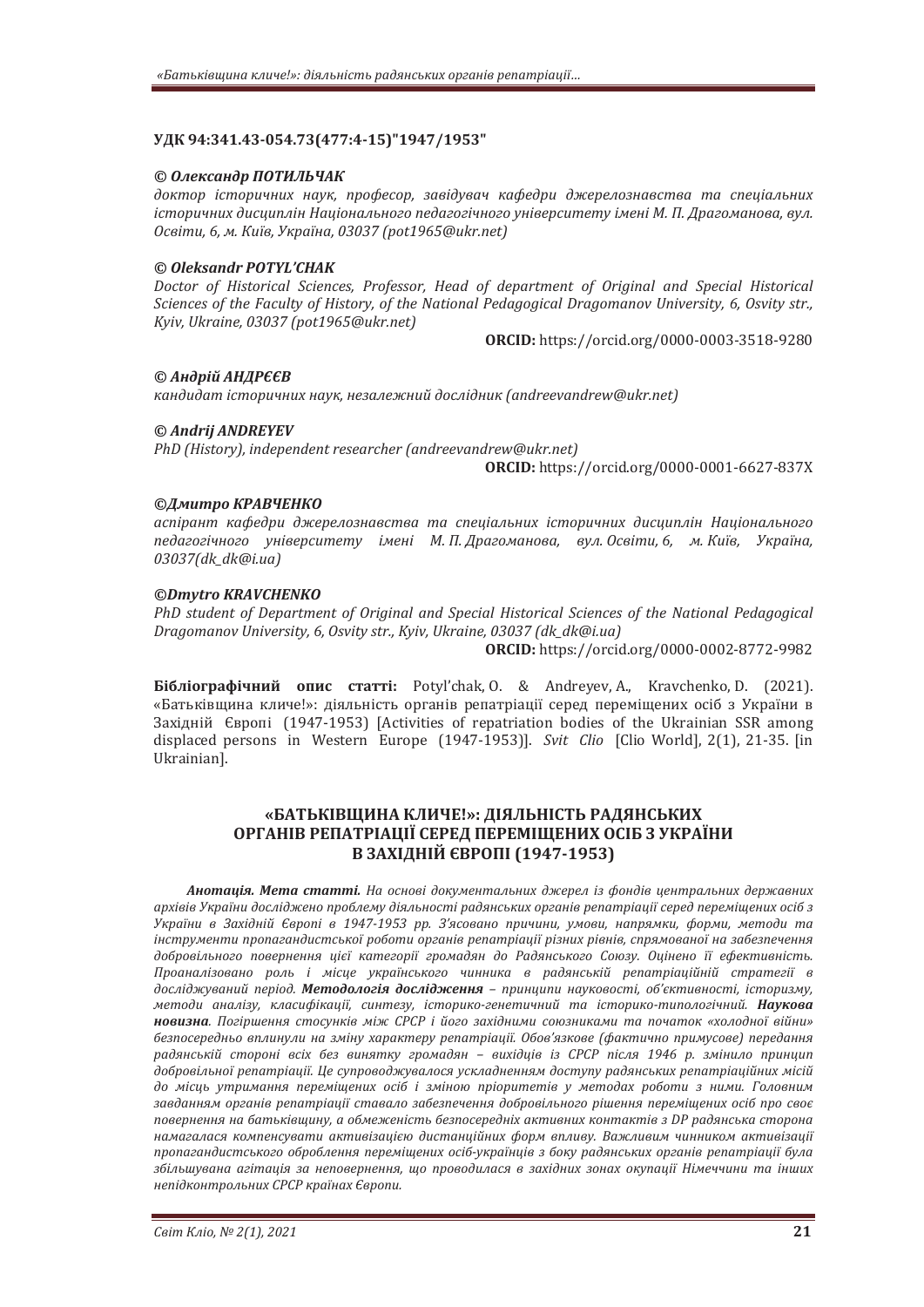Напрямки та форми роботи з контингентом передбачали не лише звичне для попереднього етапу репатріації масове політичне оброблення та агітацію переміщених осіб за повернення до СРСР, але й *iндивідуальний вплив на конкретних людей. Набір методів та інструментів такого впливу передбачав:* безпосередню агітацію мешканців таборів переміщених осіб, друк і розповсюдження радянської преси та агітаційної літератури (зокрема й українськомовної), демонстрацію художніх і документальних кінофільмів радянського виробництва, регулярну радіопропаганду українською мовою, а також написання *індивідуальних і колективних листів особам*, які ще залишалися за кордоном. Увесь цей лропагандистський контент піддавався суворій цензурі. **Висновки.** Практика підготовки та поширення вербального, друкованого, візуального чи епістолярного пропагандистського контенту, орієнтованого *ː˃ ˙˪ˎ˟ˑ˅˖ ˃˖ˇˋ˕ˑ˓˪ˡ ˒ˈ˓ˈˏ˪˜ˈːˋ˘ ˑ˔˪˄-˖ˍ˓˃˫ː˙˪˅ǡ ˒˓ˑ˕ˢˆˑˏ ͷͿͺͽ-ͷͿͻ ˓˓Ǥ ˇˈˏˑː˔˕˓˖˅˃ˎ˃* **нестабільність як за кількістю, так і за якістю подібної продукції. Проблемою для органів репатріації** стала організація контрольованого листування з переміщеними особами, які мешкали в західних зонах **окупації Німеччини та Австрії. Місцевій владі не завжди вдавалося схиляти людей в Україні, особливо** нещодавно репатрійованих осіб, писати своїм рідним, близьким, друзям і колегам за кордон листи із закликами про повернення. Основним критерієм ефективності пропагандистських заходів, що  $n$ *юоводили радянські органи репатріації серед перемішених осіб-україниів з метою їх повернення до СРСР.*  $ε$  реальна чисельність репатріантів. Витрачені з цією метою фінансові та матеріальні ресурси є неспівмірні з реальною кількістю поверненців. Незначна чисельність репатріантів-українців, які в 1948-1952 рр. поверталися на батьківщину з територій західних зон окупації Німеччини та Австрії, може свідчити про несприйняття радянської пропаганди значною частиною тих, хто так і не повернувся до *ʠʟʠʟǤ*

Ключові слова: агітація, друковані матеріали, зони окупації, кінопропаганда, колективне та особисте листування, переміщені особи, радіопропаганда, репатріанти, табори, українці, «холодна  $\ddot{\theta}$ 

## "MOTHERLAND IS CALLING!": ACTIVITIES OF SOVIETS **REPATRIATION AUTHORITIES AON ISPAE PERSONS RO URAINE IN WESTERN EUROPE (1947-1953)**

Abstract. The purpose of the article. The problem of the activity of Soviet repatriation bodies among *displaced persons from Ukraine into Western Europe in 1947-1953 has been considered on the basis of documentary sources from the funds of the central state archives of Ukraine. The reason, conditions, directions, forms, methods and tools of propaganda work of repatriation departments of different levels, aimed at ensuring* the voluntary return of this category of citizens to the Soviet Union, have been studied. Its effectiveness is evaluated. The role and place of the Ukrainian factor in the Soviet repatriation strategy in the studied period have *been analyzed. Research methodology - principles of scientificity, objectivity, historicism, method of analysis, classification, synthesis, historical-genetic and historical-typological methods. Scientific novelty. The* determination of relations between the USSR and its Western allies and the beginning of the Cold War directly *affected the specific of repatriation. The obligatory (actually forced) transfer to the Soviet side of all, without exception, citizens of Soviet origin, after 1946, was change by the principle of voluntary repatriation. This was* accompanied by more difficult access for the Soviet repatriation missions to place of detention of displaced *persons and change in priorities in the methods of working with them. The main task of the repatriation* authorities was to ensure the voluntary decision on the displaced persons to return to their homeland, and the Soviet side tried to compensate for the limited direct active contracts with the DP by intensifying remote forms of *influence. An important factor in intensifying the propaganda treatment of displaced Ukrainians by the Soviet* repatriation authorities was the growing non-return campaign in the western arias of German occupation and *other European countries not controlled by the USSR. Directions and forms of work with the contingent provided* not only the usual for the previous stage of repatriation mass political treatment and agitation of displaced for return to the USSR, but, also individual influence on specific people. The set of methods and tools of such influence *included: direct agitation of residents of displaced persons' camps, printing and distribution of Soviet press and propaganda literature (including Ukrainian-language), demonstration of the Soviet-made feature and* documentary films, regular radio propaganda in Ukrainian, and writing individual letters. To people who remained abroad. All this propaganda content was severely censored. Conclusions. The practice of preparing and distributing verbal, printed, visual or epistolary propaganda content aimed at the target audience of displaced *Ukrainians during 1947-1953 showed instability in both the quantity and quality of such products. The problem* for repatriation authorities was the organization of controlled correspondence with displaced persons living in the western occupation zones of Germany and Austria. Local authorities have not always been able to persuade *neonle in Ukraine, especially recently renatriated, to write letters to their relatives, friends and collegaues abroad* calling for their return. The main criterion for the effectiveness of propaganda measures carried out by the Soviet repatriation authorities among displease Ukrainians in order to return them to the USSR is actual number of repatriates. The financial and material resources spent for this purpose are disproportionate to the actual *number of returnees. The small part of Ukrainian repatriates returned to their homeland from the territories of western occupation zones of Germany and Austria during 1948-1952 may indicate that many of those who never returned to the USSR did not accept Soviet propaganda.*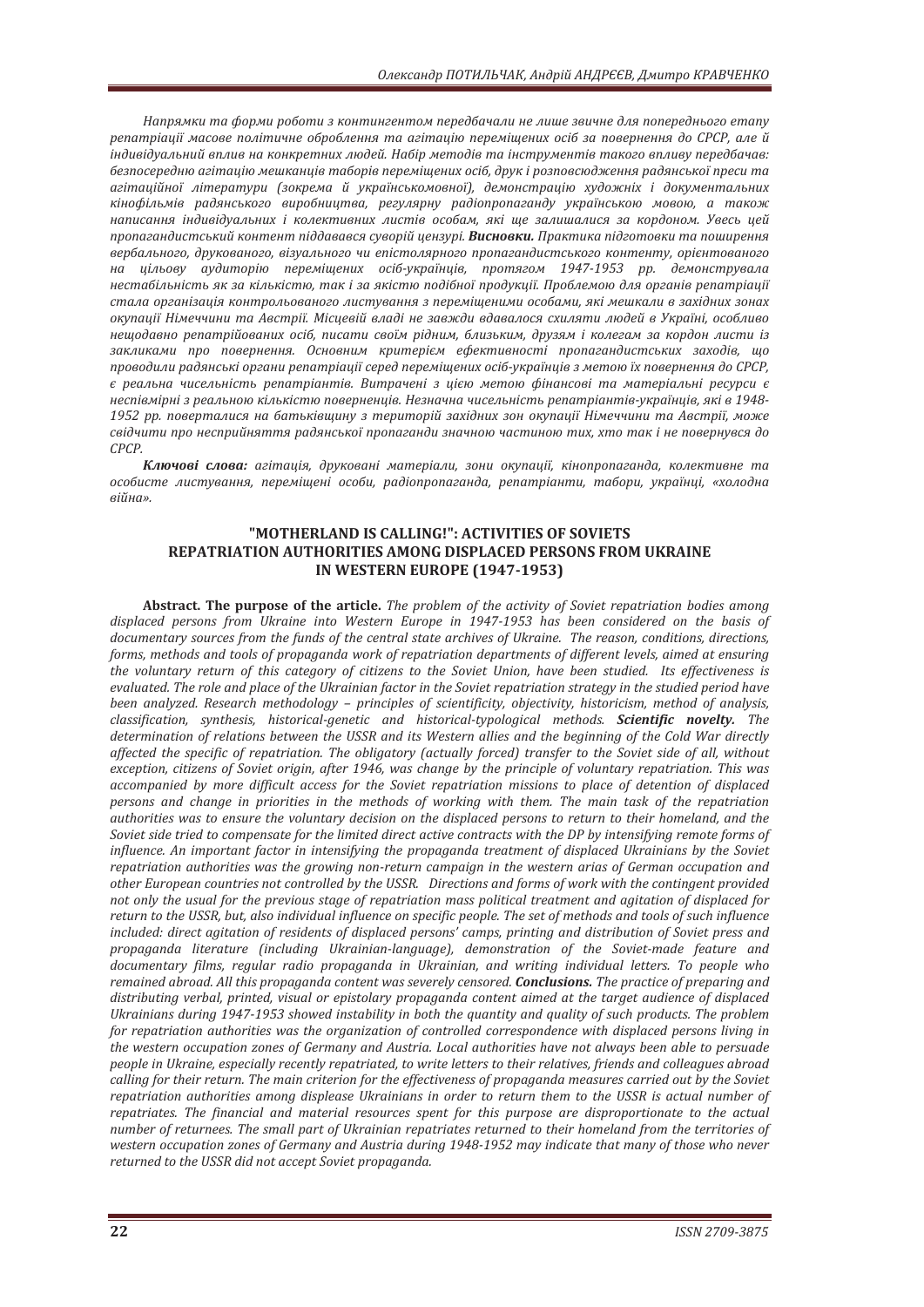*Key words: agitation, printed materials, occupation zones, film propaganda, collective and personal correspondence, displaced persons (DP), radio propaganda, repatriates, camps, Ukrainians, the Cold War.* 

Постановка проблеми. Після Другої світової війни до Української РСР повернулося близько 2,700,000 осіб. При цьому, близько 300,000 українців і вихідців з України залишилися в Західній Європі. Не бажаючи повертатися до радянської України, ці громадяни в основному перебували в таборах для переміщених осіб у Німеччині та Австрії, а також у Великобританії, Бельгії, Данії, Італії, Іспанії, Нідерландах, Норвегії, Франції та Швеції. Спочатку союзники, дотримуючись ялтинських домовленостей<sup>1</sup>, передавали СРСР усіх без винятку радянських громадян, які опинилися на контрольованій ними території Західної Європи. Проте з весни 1946 р. позиція США, Англії та Франції в цьому питанні зазнала суттєвих змін, унаслідок яких примусова репатріація громадян СРСР виявлялася неможливою. Відтак перед вертикаллю органів репатріації, зокрема й Української РСР, поставало досі незвичне завдання: потрібно було в зовсім нових умовах організувати роботу з повернення переміщених осіб-українців із таборів на території західних країн на батьківщину. Працівники органів репатріації тепер мали переконувати своїх співвітчизників повертатися на батьківщину добровільно, усвідомлено та без будь-якого примусу. Реалізувати це завдання в умовах повоєнної радянської дійсності з усіма її «принадами» політичного, соціального та економічного характеру було надзвичайно складно.

Проте змінилися не лише умови репатріаційного процесу, але й його завдання. На початку та в розпал примусової репатріації (1944-1946 рр.) головними в мотивації Й. Сталіна та його оточення повертати до СРСР мільйони своїх громадян були демографічний та економічний чинники. Репатрійовані громадяни мали стати ресурсом, здатним хоча б частково компенсувати гостру нестачу робочих рук на відбудові зруйнованої війною економіки країни. Після 1947 р. завдання репатріації були скореговані з урахуванням нових викликів, що їх приніс із собою початок «холодної війни». У цих умовах факти неповернення до «першої у світі держави робітників і селян» значної частини її громадян завдавали радянському режимові відчутних репутаційних збитків і наближали ідеологічну поразку СРСР у протистоянні із західними демократіями. Аби уникнути небажаного розвитку подій та мінімізувати чисельність неповерненців із числа переміщених осіб-українців, влада вдалася до розроблення та реалізації комплексу заходів гуманітарного, політичного та ідеологічно-пропагандистського характеру, кінцевою метою яких мало стати повернення якомога більшої кількості етнічних українців і вихідців з України – громадян СРСР на батьківщину. Основним майданчиком реалізації цих заходів стали табори для переміщених осіб у Західній Європі, а інструментом - спеціально створені репатріаційні місії.

Об'єктивне вивчення історичного досвіду діяльності радянських органів репатріації в Свропі повоєнного періоду, зокрема й у контексті роботи з переміщеними особамиукраїнцями та вихідцями з України, є важливим для вирішення актуальних демографічних та соціально-економічних проблем сучасності. Зокрема, станом на 2019 р. за межами України мешкало до 13,000,000 українців. У 2018 р. за кордоном працювало 17,8% працездатного населення України, що складало 3,200,000 громадян держави. У процесі трудової та інших вилів міграції щорічно беруть участь до 9.000.000 українців<sup>2</sup>.

**Аналіз останніх досліджень та публікацій.** Проблема діяльності радянських репатріаційних місій у таборах для переміщених осіб у країнах Західної Європи після Другої світової війни до початку 1990-х рр. практично була виведена за межі актуальної дослідницької тематики. Не вдаючись до аналізу причин такої історіографічної ситуації, зазначимо, що з радянського періоду маємо лише мемуарно-публіцистичну книгу

<sup>&</sup>lt;sup>1</sup> Ідеться про підписані під час роботи Кримської (Ялтинської) конференції лідерів СРСР США та Великобританії 4-11 лютого 1945 р. радянсько-британську (Молотов-Іден) та радянськоамериканську (Гризлов-Дін) угоди про збір, умови утримання, взаємне передання громадян кожної з держав, які в роки війни за різних обставин опинилися за кордоном, зокрема на території Німеччини та окупованих нею країн (Див.: Лисенко О. Є. & Дерейко І. I. Кримська конференція 1945, Ялтинська конференція 1945. Енциклопедія історії України: Т. 5: Кон-Кю. Редкол.: В. А. Смолій (голова) та ін. Київ: Вид-во «Наукова думка», 2008. С. 358-360.<br><sup>2</sup> Мінсоцполітики: понад 3 млн українців працює за кордоном на постійній основі. Радіо Свобода.

Oфіційний сайт. Режим доступу: https://www.radiosyoboda.org/a/news-trudovi-mihranty-zukrainy/30087119.html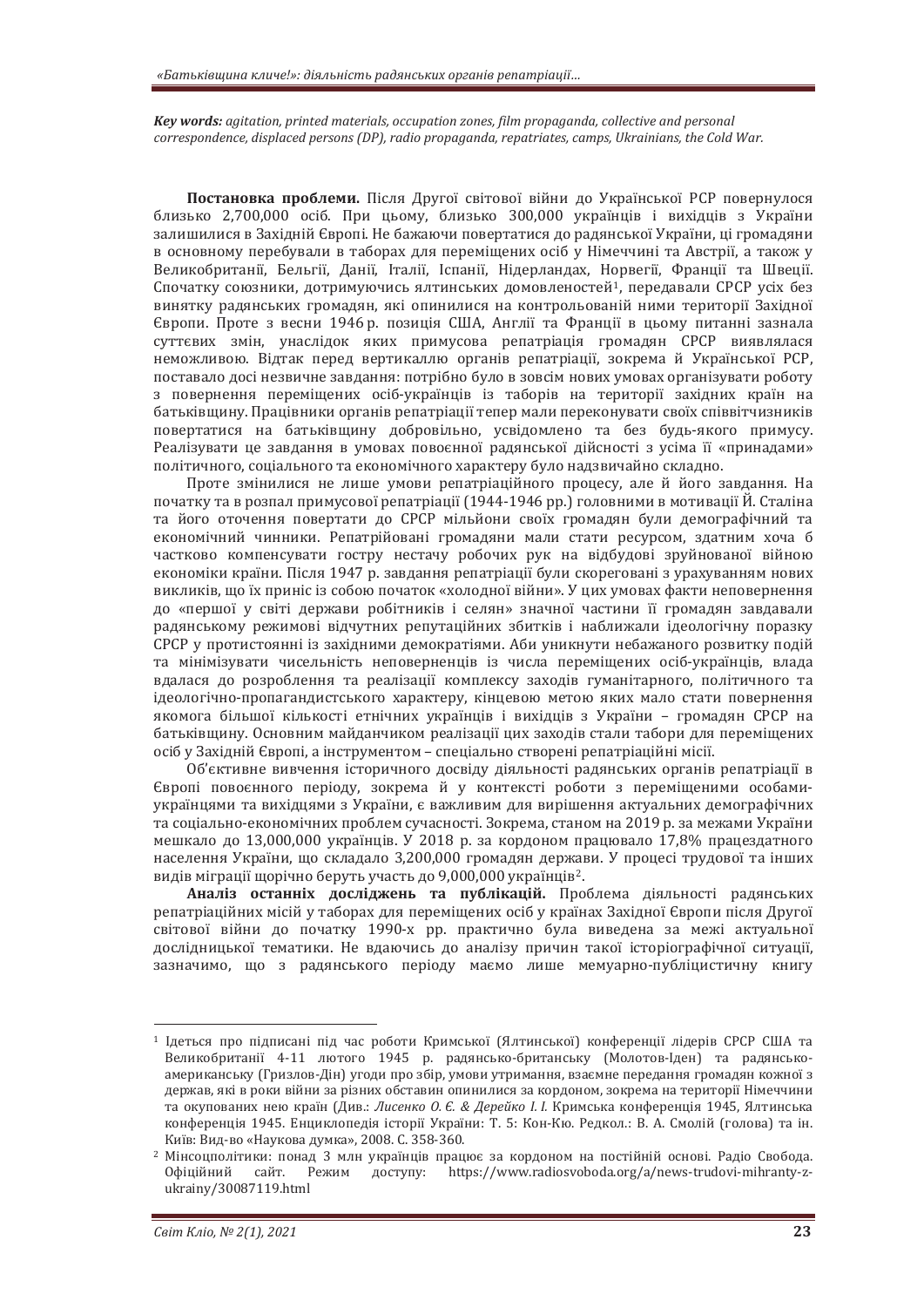А. Брюханова<sup>3</sup>. Цікаво, що за типовою для друкованої продукції такого штибу ідеологічною «половою», у тексті все ж натрапляємо на важливі факти, які ілюструють основні напрямки діяльності радянської репатріаційної місії в Німеччині, провідне місце серед яких автор книги - працівник цієї місії - відводить політичній та агітаційно-пропагандистській роботі серед потенційних репатріантів. Навпаки, із позицій жорсткої критики сталінської політики примусової репатріації аналізував проблему становища української еміграції в Австрії та Німеччині після Другої світової війни В. Маруняк<sup>4</sup>.

Позитивно на історіографічному процесі з нашої теми відбилося зняття цензурних обмежень і відкриття доступу до раніше втаємничених архівних фондів, що стало можливим із вілновленням державної незалежності України. Одним із перших серед українських учених проблематику організації, структури та функціонування таборів для переміщених осіб на території Німеччини та Австрії досліджував К. Кейданський<sup>5</sup>. Табори для переміщених осіб у Європі в контексті переселення українських біженців до США та Канади після Другої світової війни вивчав С. Рудик<sup>6</sup>, який у співавторстві з Ю. Макаром досліджував питання видання українських втікачів і переміщених осіб до СРСР7. З огляду на вивчення феномену українського політичного біженства після Другої світової війни тему діяльності таборів для переміщених осіб-українців у Західній Європі опрацьовувала Л. Стрільчук<sup>8</sup>. На початку 2000-х рр. різні аспекти діяльності радянської репатріаційної місії в повоєнній Західній Європі на початку «холодної війни» досліджував С. Гальчак<sup>о</sup>. Питання створення та функціонування таборів для переміщених осіб у західних зонах окупації, а також діяльність радянських репатріаційних місій вивчав М. Куницький<sup>10</sup>. У контексті аналізу специфіки агітаційно-пропагандистської діяльності радянських органів репатріації серед перемішених осіб з України проблем роботи репатріаційної місії УРСР в Західній Європі торкався А. Андрєєв<sup>11</sup>. Табори для переміщених осіб як осередки культурного життя та повсякдення переміщених осіб і біженців з України в Західній Німеччині досліджує О. Подобєд<sup>12</sup>.

Вагомим є доробок сучасної зарубіжної історіографії проблеми повоєнної репатріації до Радянського Союзу. Проте діяльність репатріаційних місій УРСР у таборах для переміщених осіб у цих працях відображена фрагментарно, здебільшого в контексті аналізу загальних засад і практики роботи радянських органів репатріації на її завершальному етапі. Найвідомішими серед них є праці В. Земскова<sup>13</sup> та П. Поляна<sup>14</sup>. Драматична доля українських біженців і репатріантів у повоєнній Європі на тлі геополітичного протистояння державальянтів (членів Антигітлерівської коаліції) є предметом дослідження М. Дичок<sup>15</sup>.

<sup>&</sup>lt;sup>3</sup> Брюханов А. И. Вот как это было: О работе миссии по репатриации советских граждан; Лит. ред. М. Виленский. Москва: Госполитиздат. 1958. 208 с.

<sup>&</sup>lt;sup>4</sup> Маруняк В. Українська еміґрація в Німеччині і Австрії по Другій світовій війні, т. І: 1945-1951. Мюнхен: Академічне Вид-во д-ра Петра Белея, 1985. 405 с.

<sup>&</sup>lt;sup>5</sup> *Кейданський К.* Табори для переміщених осіб у Німеччині та Австрії. Погляд на структуру та діяльність. Українська діаспора. 1994. Ч. 1-2. С. 108-123.

<sup>&</sup>lt;sup>6</sup> Рудик С. Переселення українських біженців і переміщених осіб до США та Канади після Другої світової війни: причини, особливості, наслідки (1945-1953 рр.): автореф. дис. на здобуття наук. ступеня канд. іст. наук: спец. 07.00.02. Київ. 2003. 22 с.

<sup>&</sup>lt;sup>7</sup> Макар Ю. I. & Рудик С. Я. Проблема видачі українських втікачів і перемішених осіб Радянському Союзу після Лругої світової війни. Питання нової та новітньої історії країн Європи і Північної Америки. 1995. Вип.4. Ч.2. С. 141-146.

<sup>&</sup>lt;sup>8</sup> Стрільчук Л. В. Українські політичні біженці та перемішені особи після Другої світової війни: автореф. на здобуття наук. ступеня канд. іст. наук: 07.00.02. Чернівці, 1999. 16 с.

<sup>&</sup>lt;sup>9</sup> Гальчак С.Д. Діяльність радянських репатріаційних місій на початку «холодної війни». Вісник Кам'янець-Подільського національного університету імені Івана Огієнка. Історичні науки. Кам'янець-Подільський, 2001. Вип. 4. С. 555-561.<br><sup>10</sup> Куницький М. П. Примусова репатріація радянських громадян до СРСР після Другої світової війни

<sup>(</sup>український вектор): монографія. Луцьк: ВАТ «Волинська обласна друкарня», 2007. С. 118-157.<br><sup>11</sup> *Андреєв А. С.* Агітаційно-пропагандистська діяльність радянських органів репатріації серед «переміщених осіб» з України (1944-1953 рр.): Монографія. Київ: Вид-во ДІА, 2018. 256 с.

<sup>&</sup>lt;sup>12</sup> Подобед О.А. Українська планета ДіПі: Культура та повсякдення. Житомир: Вид. О. О.Євенок, 2018.  $396c$ 

<sup>&</sup>lt;sup>13</sup> Земсков В. Н. Репатриация перемещенных советских граждан. Война и общество. 1941-1945 гг. Кн. 2. Под ред. Севастьянова Г. Н. Москва: Наука, 2004. С. 331-358.

<sup>&</sup>lt;sup>14</sup> Полян П. Жертвы двух диктатур. Жизнь, труд, унижение и смерть советских военнопленных и остарбайтеров на чужбине и на родине. Москва: РОССПЭН, 2002. 895 с.<br><sup>15</sup> *Dyczok M.* The Grand Alliance and Ukrainian Refugees. Oxford: St. Antony's College, 2000. 277 p.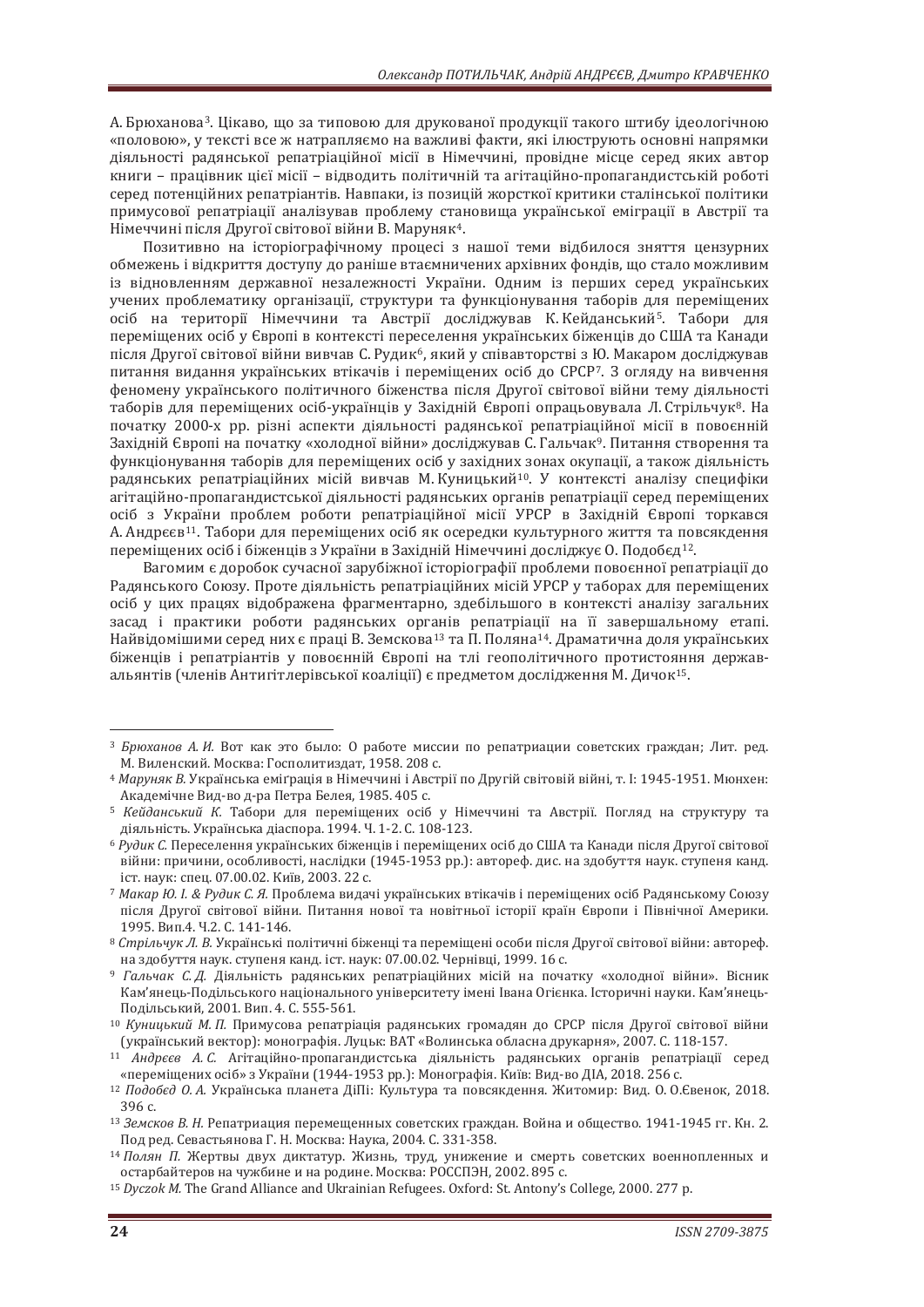**Мета і завдання дослідження.** На основі документальних джерел із фондів иентральних державних архівів України схарактеризовано проблему діяльності радянських органів репатріації серед переміщених осіб з України в Західній Європі в 1947-1953 рр. Проаналізовано причини, умови, напрямки, форми, методи та інструменти, а також оцінено ефективність пропагандистської роботи органів репатріації різних рівнів, спрямованої на забезпечення добровільного повернення цієї категорії громадян до Радянського Союзу. Цдеться про роль і місце українського чинника в радянській репатріаційній стратегії в досліджуваний період.

Виклад основного матеріалу дослідження. Більшість сучасних дослідників проблеми повоєнної репатріації радянських громадян сходяться на тому, що основною причиною зміни її характеру з весни 1946 р. став чинник «холодної війни», що розгорталася між Радянським Союзом та його вчорашніми захілними союзниками по Антигітлерівській коаліції. Так чи інакше, але незаперечним фактом є припинення з 1946 р. обов'язкової репатріації перемішених осіб – радянських громадян, а серед них українців і вихідців з України до СРСР. Радянські репатріаційні місії що далі, то більше втрачали можливості безпосередньо активно тиснути на співвітчизників з метою схилити їх до повернення на батьківщину, а натомість мали демонструвати винахідливість, витонченість і різноманітність у методах і формах роботи з потенційними поверненцями. При цьому все більшого значення набував національний чинник.

Напрямки та зміст роботи репатріаційних місій часто залежали від того, з яким етнічним контингентом репатріантів вони мали справу. Чи не найбільшу за чисельністю спільноту таборів для перемішених осіб у Західній Європі в повоєнний період становили vкраїнці або ж вихілці з України. Якщо на початок 1945 р. таких осіб нараховувалося близько 2,200,000<sup>16</sup>, то після завершення масової примусової репатріації їх кількість скоротилася більше як удесятеро. За підрахунками В. Маруняка в американській, англійській та французькій зонах окупації Німеччини та в Австрії станом на березень 1946 р. перебувало понад 198,000 переміщених осіб з України. У серпні 1947 р. таких було трохи більше 160,000 осіб; у лютому 1948 р. - 137,442 особи<sup>17</sup>; у січні 1949 р. - 96,288 осіб. На початку 1950 р. у таборах для переміщених осіб на території Німеччині та Австрії ще залишалося понад 59,000 українців, які відмовлялися повертатися до СРСР<sup>18</sup>. Саме на цю категорію потенційних репатріантів і спрямовували свою діяльність органи репатріації УРСР, зокрема через своїх представників, що входили до складу радянських місій репатріації в Західній Європі. Наприкінці 1949 р. такі місії ліяли в усіх контрольованих союзниками зонах окупації Німеччини та Австрії. Зокрема місцем лислокації ралянської репатріаційної місії в англійських зонах окупації були в Німеччині - Бад-Зальцуфлен (Bad Salzuflen) у землі Північний Рейн-Вестфалія; в Австрії - Клаґенфурт (Klagenfurt) у Каринтії. У французьких зонах окупації репатріаційні місії СРСР знаходилися в курортному Баден-Бадені (Baden-Baden) у землі Баден-Вюртемберг (Німеччина) та в столиці австрійського Тіролю - Інсбруку (Innsbruck). Радянська репатріаційна місія в американській зоні окупації Австрії розміщувалася в Зальцбургу (Salzburg)<sup>19</sup>. У березні 1949 р. американці шляхом блокади радянської місії репатріації змусили її покинути Франкфурт-на-Майні (Frankfurt am Main)<sup>20</sup>.

Вочевидь, не можна стверджувати, що апарат відділу репатріації Ради Міністрів УРСР (далі – РМ УРСР) виявився повністю не готовим до роботи в умовах, коли співвітчизники, які перебували за кордоном, мали приймати рішення про своє повернення на батьківщину добровільно та усвідомлено. Це не зовсім так. Ще починаючи з 1944-1945 рр., вертикаль уланнських репатріаційних органів та установ в Україні досить успішно апробувала цілу систему заходів агітаційно-пропагандистського та гуманітарного характеру, спрямованих на те, щоб схиляти переміщених осіб цілком добровільно повертатися до СРСР. Відмінність полягала лише в тому, що 1947-1953 рр. забезпечення добровільного повернення співгромадян на батьківщину ставало головним завданням органів репатріації, а відтак їхня робота мала бути багатократно активізованою.

<sup>&</sup>lt;sup>16</sup> *Subtelny O.* Ukrainians in North America. An illustrated history. Toronto-Buffalo-London, 1991. Р. 191. <sup>17</sup> За іншими даними, станом на 1 квітня 1948 р. у західних зонах окупації Німеччини та Австрії, у

Великобританії, Італії та інших країнах знаходилося понад 92,000 «радянських громадян української національності» зі статусом переміщених осіб (Див.: Центральний державний архів громадських об'єднань України (далі - ЦДАГОУ). Ф. 1. Оп. 23. Спр. 51-66. Арк. 326.

<sup>&</sup>lt;sup>18</sup> *Маруняк В.* Вказ. праця. С. 86.

 $19$  Центральний державний архів вищих органів влади та управління України (далі – ЦДАВОУ). Ф. Р-2. Οπ. 7. Cπp. 9972. Apk. 174.

<sup>&</sup>lt;sup>20</sup> Полян П. Указ. соч. С. 266-267.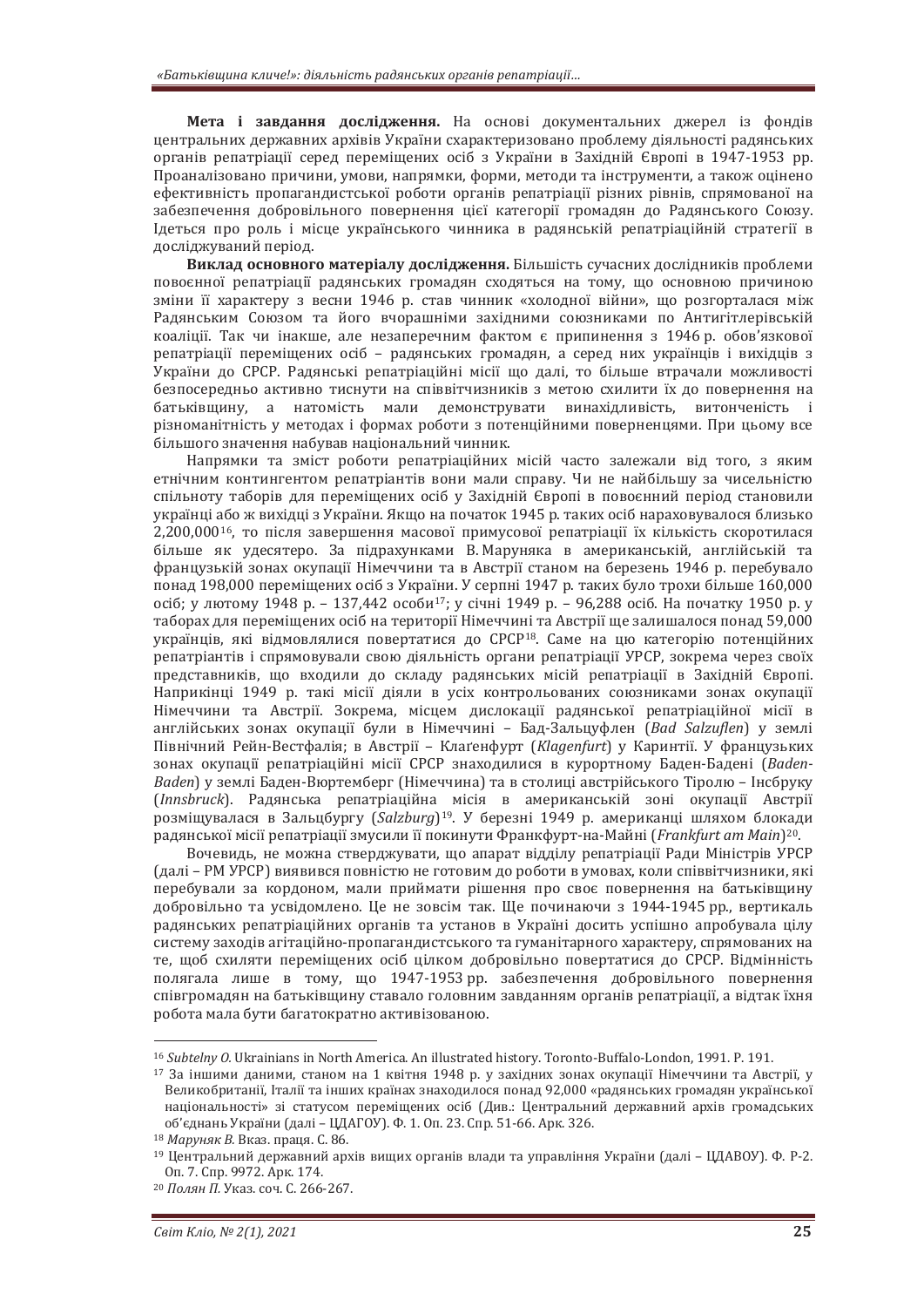

Рис. 1. Зони окупації Німеччини, 1945-1949 рр.

Трудношів додавала та обставина, що робота радянських органів репатріації відтепер тривала в умовах, коли західні союзники, передусім американці та англійці, посилили пропаганду неповернення серед громадян СРСР, чинили спротив у доступі радянських репатріаційних місій до таборів переміщених осіб і запровадили цензуру їхнього листування  $\cdot$ з родичами на батьківщині. З'ясування причин такої поведінки нещодавніх союзників не є завданням цього дослідження. Зазначимо лише, що на ці обставини звертав увагу російський дослідник П. Полян, наводячи приклади того, як зі зміною політичного курсу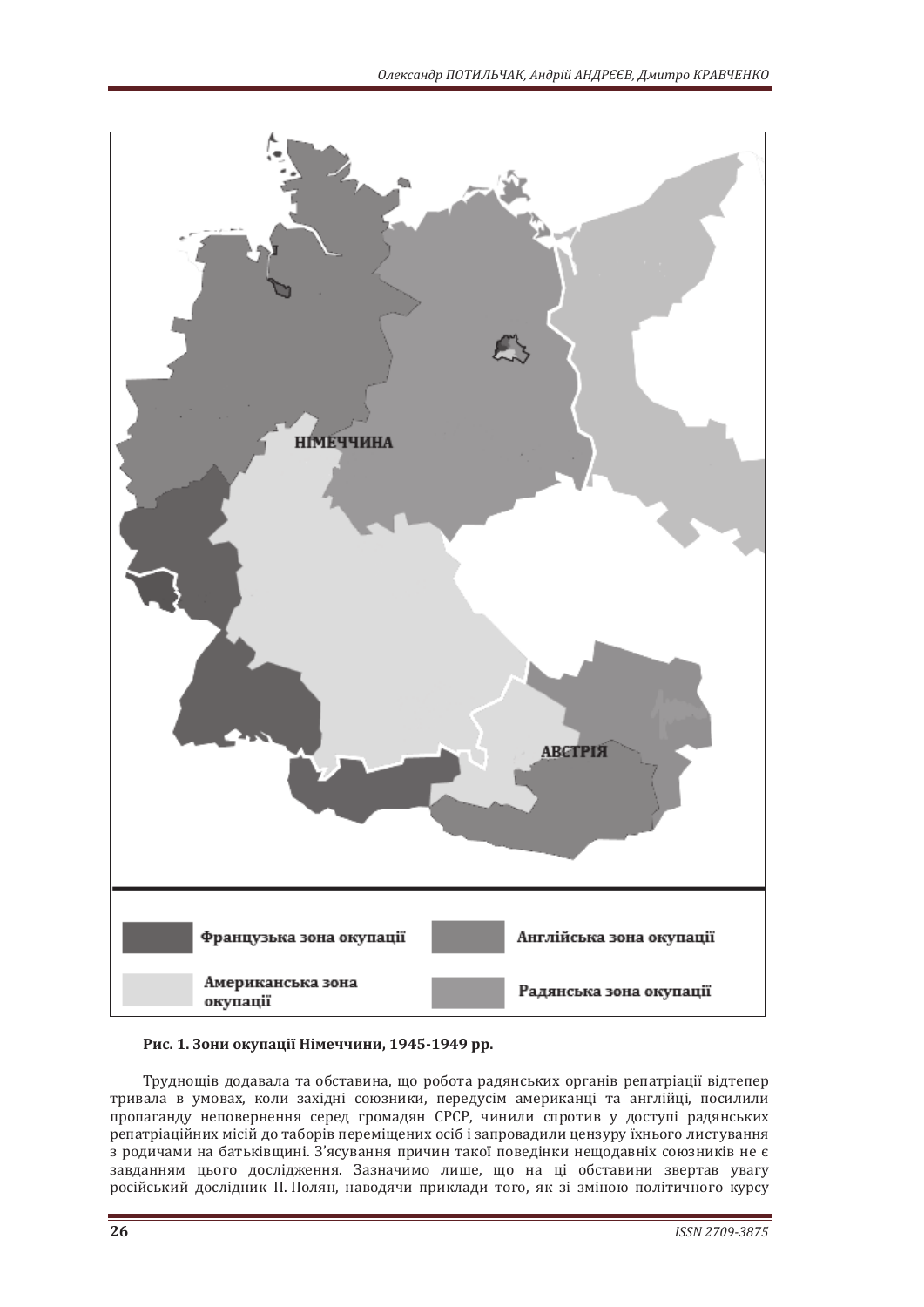західних держав щодо СРСР суттєвих змін зазнали й умови репатріації радянських громадян із територій контрольованих США. Великобританією та Францією окупаційних зон Німеччини та Австрії. Наприклад, якщо в 1945- на початку 1946 рр. достатніми підставами для відвідування радянськими репатріаційними місіями таборів переміщених осіб в англійській зоні окупації були присутність у них громадян СРСР і вчасно подана заявка, то в другій половині 1946-1947 рр. процедура значно ускладнилася, а згодом доступ радянських місій до таборів переміщених осіб фактично заборонили. Зустрічі офіцерів органів репатріації з радянськими громадянами перенесли до спеціально створених для цього приймальних кімнат, які контролювала поліція, а всіх відвідувачів реєстрували. Такі кімнати приймали потенційних репатріантів лише раз на тиждень за умови завчасного подання заявки на проведення зустрічі<sup>21</sup>. Американці діяли ще відвертіше, просто приховуючи від ралянської сторони місця лислокації окремих таборів перемішених осіб<sup>22</sup>.

Прямі обмеження ліяльності репатріаційної місії СРСР в американській окупаційній зоні почали запроваджуватися восени 1947 р. Зокрема, 12 вересня 1947 р. директор із цивільних справ американської військової адміністрації, бригадний генерал Томас Г. Гарольд своєю директивою заборонив пряме передавання радянськими офіцерами переміщеним особам листів від їхніх родичів із СРСР. 5 листопада 1947 р. було заборонено повідомляти переміщених осіб, які мешкали за межами таборів, про час і місце роботи радянських репатріаційних місій. 22 травня 1948 р. заступник командувача американських військ у Німеччині генерал Кларенс Т. Хюбнер заборонив увезення, продаж і розповсюдження в американській окупаційній зоні радянської друкованої продукції, натомість посиливши власну пропагандистську діяльність<sup>23</sup>. Роботу з репатріації ускладнював і той факт, що 30-40% від загальної чисельності біженців і переміщених осіб-українців, які ще залишалися в таборах на території західних зон окупації, складали політичні емігранти, які, боячись переслідувань за звинуваченням у колабораціонізмі, зовсім не прагнули повернення в СРСР<sup>24</sup>. Досить численною категорією переміщених осіб були також мешканці західних областей УРСР (колишніх територій Польщі), радянського громадянства яких союзники не визнавали.

З 1 липня 1948 р. американці закрили доступ членам радянських військових місій до низки пунктів на лінії розмежування окупаційних зон, а згодом ускладнили процедуру листування переміщених осіб. Відтепер листи з СРСР до американської зони окупації приймали тільки через пункт поштової цензури в м. Кассель. Адресатам листи вручали після перегляду їх органами військової контррозвідки<sup>25</sup>. На наш погляд, цілеспрямовано запроваджуючи жорсткі обмежувальні заходи щодо діяльності радянських місій із репатріації на території підконтрольних американцям та англійцям окупаційних зон, США та Великобританія прагнули таким чином мінімізувати вплив радянської пропаганди в усіх можливих її проявах, а також максимально перешкодити репатріаційним зусиллям СРСР.

Реальність становища диктувала нові підходи в роботі: обмеженість безпосередніх активних контактів із потенційними репатріантами радянська сторона намагалася компенсувати активізацією дистанційних форм впливу. Відтак основні напрямки роботи з контингентом передбачали не лише звичне масове політичне оброблення та агітацію переміщених осіб за повернення до СРСР, але й індивідуальний вплив на конкретних людей. При цьому набір методів та інструментів такого впливу був досить різноманітним: від безпосередньої агітації під час зустрічей із мешканцями таборів переміщених осіб, друку та розповсюдження радянської преси й агітаційної літератури (зокрема й українськомовної), •<br>лемонстоування художніх і документальних кінофільмів радянського виробництва, до регулярної трансляції радіопередач і написання індивідуальних та колективних листів рідними, близькими та колегами тих громадян, які залишалися в таборах для переміщених осіб за кордоном.

Важливим чинником активізації пропагандистського оброблення переміщених осіб вихідців із території СРСР з боку радянських органів репатріації стала зростальна агітація за неповернення, що проводилася в західних зонах окупації Німеччини та інших

<sup>&</sup>lt;sup>21</sup> Полян П. Указ. соч. С. 263-265.<br><sup>22</sup> Гаца О., & Корнійчук Т., Слесарева Н. (ред.). Пам'ять заради майбутнього. Спогади. Вид. 2-ге, доп. Київ, 2003. C. 133-134.

<sup>&</sup>lt;sup>23</sup> Гальчак С. Д. Становище цивільних примусових робітників райху в Україні (1945-2010 рр.): історичні, соціально-побутові, правові аспекти (на матеріалах Волині та Поділля). Вінниця: ПП Балюк І. Б., 2012. C. 186.

<sup>&</sup>lt;sup>24</sup> Подобєд О. А. Вказ. праця. С. 37.

<sup>&</sup>lt;sup>25</sup> Полян П. Указ. соч. С. 266-267.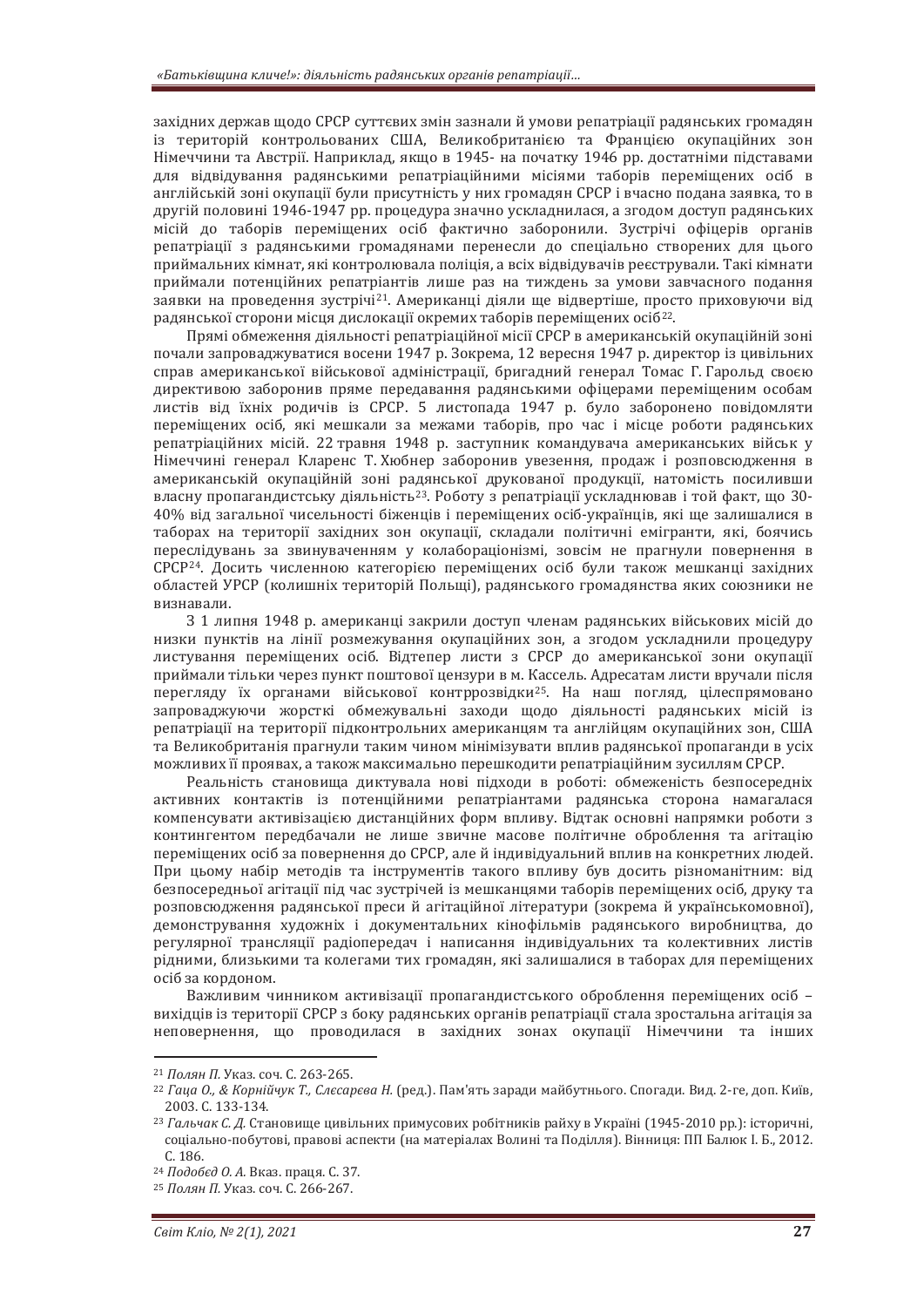непідконтрольних СРСР країнах Європи. 19 грудня 1946 р., уповноважений Ради Міністрів  $\alpha$ иалі – РМ) СРСР із репатріації генерал-полковник П. Голіков наліслав першому секретареві ЦК КП(б)У М. Хрущову лист, у якому обґрунтовував необхідність посилити політичну роботу серед переміщених осіб з України в Західній Європі та визначав її провідні напрямки. Зокрема, керівник радянського відомства з репатріації повідомляв про існування в окупаційних зонах союзників «реакційних, націоналістичних та профашистських комітетів і товариств», якими «[...] за прямого заступництва союзних властей, серед радянських громадян проводиться широка антирадянська пропаганда за неповернення на Батьківщину, друкуються газети, бюлетені, журнали, інша антирадянська література, розповсюджуються провокашйні чутки про те, що всі репатріанти, які повернулися до Радянського Союзу. піддаються репресіям. У друкованих виданнях і в усній пропаганді агенти «комітетів» і «товариств» розповсюджують серед радянських громадян брехливу інформацію про становише в Українській РСР [...]»<sup>26</sup>. Інформуючи керівництво УРСР про ліяльність в окупаційних зонах союзників на території Німеччини та Австрії радянських репатріаційних місій, П. Голіков натолошував на гострій потребі українськомовного пропагандистського контенту. За його словами, для проведення політичної агітації за повернення до СРСР серед переміщених осіб-українців бракувало майже всього: газет, журналів, масово-політичної та художньої літератури, кінофільмів і кіножурналів українською. Для виправлення становища керівник радянських органів репатріації пропонував реалізувати низку різнопланових заходів, націлених на активізацію пропагандистської роботи серед «громадян СРСР української національності».

По-перше, ішлося про видання масовим накладом українською мовою спеціальної брошури, де було б відображено зусилля влади, спрямовані на працевлаштування та побутове облаштування репатрійованих громадян, державну допомогу цій категорії осіб, їх участь у суспільно-політичному житті УРСР. До змісту брошури мали долучити тексти постанов РМ СРСР та Української РСР про пільги репатріантам, а також листи поверненців про їхнє теперішнє життя в СРСР. Готову брошуру Управління уповноваженого з репатріації РМ СРСР планувало розповсюджувати серед переміщених осіб української національності, які перебували на територіях Західної Європи, непідконтрольних радянській окупаційній алміністрації.

Активізувати передбачалося й напрям візуальної пропаганди, зокрема шляхом створення тематичного українськомовного кіножурналу та фотовиставок, які б висвітлювали зустрічі репатріантів в Україні, їх працевлаштування та побут, лопомогу держави поверненцям у булівництві житла, розвитку власного господарства. Поряд із цим Москва наполягала на надсиланні до таборів переміщених осіб іншої українськомовної художньої та документальної кінопродукції. Розповсюджувати серед переміщених осіб збиралися й українськомовну друковану продукцію масово-політичного характеру. Основною темою всього цього інформаційного контенту мала бути відбудова зруйнованого війною господарства УРСР, а особливо в західних областях республіки.

У нових умовах репатріації важливого значення набувала радіопропаганда та листування зі співвітчизниками за кордоном. З огляду на це П. Голіков уважав за необхідне організовувати регулярні радіопередачі для зарубіжних українців (до 2-х ефірів на тиждень). Обов'язковим елементом цих радіоефірів мали би бути виступи репатріантів, які повернулися. Також керівництво УРСР планувало організоване «контрольоване відповідними органами» листування репатрійованих громадян зі своїми рідними та знайомими, які ще залишалися в таборах для переміщених осіб у Західній Європі<sup>27</sup>. Лист П. Голікова став для органів репатріації Української РСР прямим керівництвом до дії та визначив зміст роботи, спрямованої на забезпечення добровільного повернення на батьківщину переміщених осіб-українців.

Вілповілальні за цей напрям роботи чиновники зреагували лосить швилко. Уже 27 грудня 1946 р. керівник відділу репатріації РМ УРСР М. Зозуленко повідомляв до Москви про регулярні радіопередачі для закордонних українців, маючи на увазі 14-хвилинні вечірні випуски «Вістей по Україні», які Комітет раліофікації УРСР вилавав в ефір на середніх хвилях п'ять разів на тиждень, окрім понелілка та суботи<sup>28</sup>. З 1 січня 1947 р. органи репатріації УРСР щоденно отримували кілька центральних республіканських газет і журналів українською мовою для розповсюдження серед перемішених осіб-українців на території Франції. Тут. на

<sup>&</sup>lt;sup>26</sup> ∐ΔΑΓΟΥ, Φ. 1, Οπ. 23, Спр. 2594, Арк. 1,

<sup>&</sup>lt;sup>27</sup> ЦДАГОУ. Ф. 1. Оп. 23. Спр. 2594. Арк. 2-3.<br><sup>28</sup> ЦДАВОУ. Ф. Р-2. Оп. 7. Спр. 4227. Арк. 69.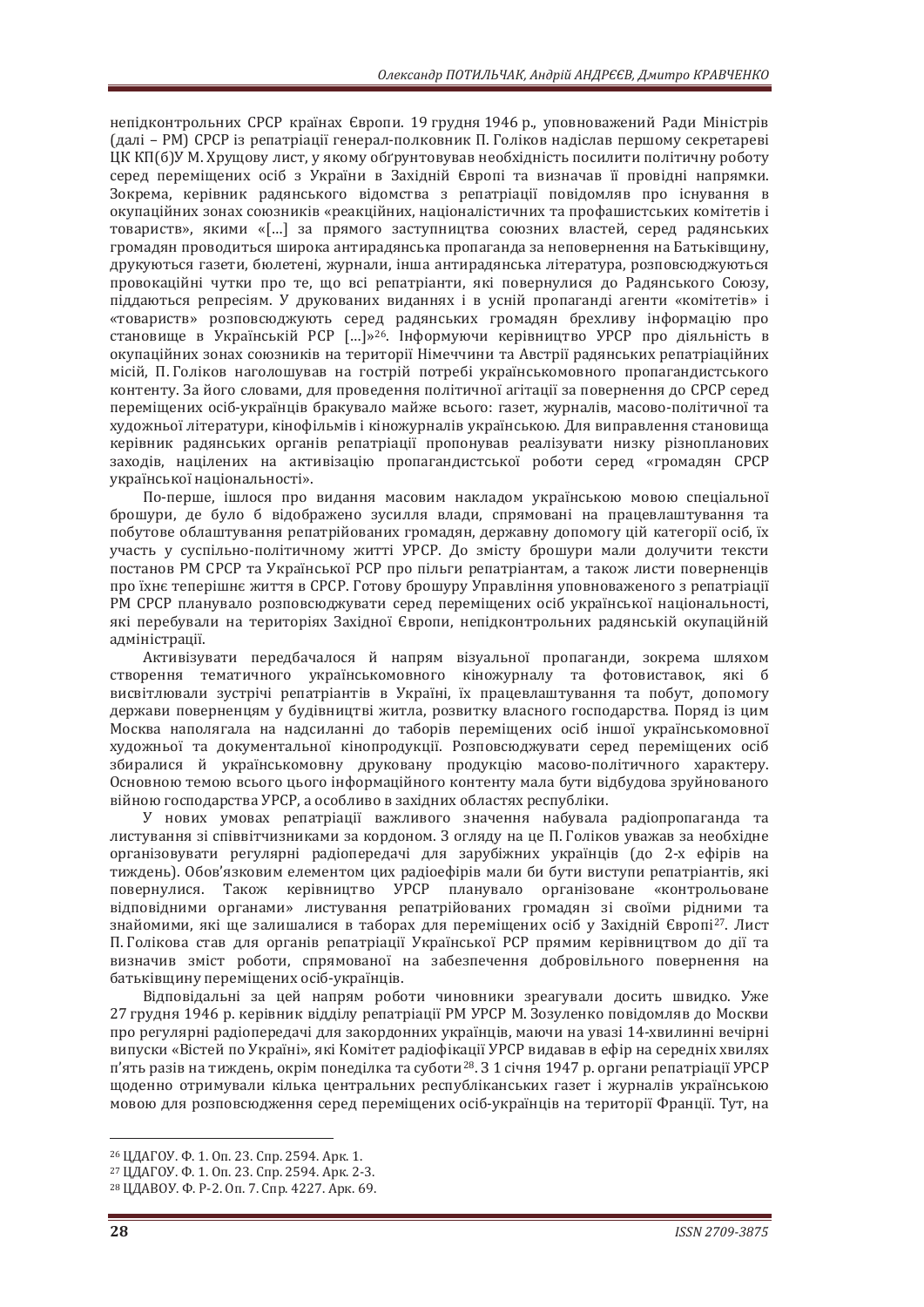відміну від контрольованих американцями та англійцями окупаційних зон Німеччини, ралянські репатріаційні місії ліяли вілносно вільно, проволячи агітацію за повернення до СРСР. I саме для поширення серед цього контингенту переміщених осіб та реемігрантів щодня через радянські репатріаційні місії передавали 1,000 примірників «Радянської України», по 500 примірників «Правди України» та «Молоді України», а також республіканські журнали «Радянська жінка», «Україна» та «Перець»<sup>29</sup>.

.<br>Є суб'єктивні свідчення, які дають змогу скласти досить загальну характеристику ефективності радянської пропаганди через радіо і пресу серед українців - вихідців із західних областей республіки, які наприкінці 1946 р. перебували на території Франції та повернулися на батьківщину. Наприклад, у тогочасних звітах Львівського обкому КП(б)У до Києва натрапляємо на згадки про те, що прибулі на територію області репатріанти, ще перебуваючи у Франції, слухали радянські радіопередачі та читали місцеву прорадянську пресу, зокрема паризьку українськомовну газету «Батьківшина»<sup>30</sup>. Галаємо, що в цьому випадку йдеться передусім про психологічний ефект, який могло справити вимовлене чи написане рідною мовою слово на людей, що з різних причин і за різних обставин опинилися за тисячі кілометрів від свого дому.

Після завершення репатріації громадян української національності із Франції та Болгарії (1946-1947 рр.) за кордоном більше не лишалося скільки-небудь значних консолідованих контингентів переміщених осіб з України, до яких радянські репатріаційні місії мали б безпосередній та практично необмежений доступ. Відтак не залишалося нічого іншого, як переконувати співвітчизників повертатися, використовуючи при цьому інструменти як безпосереднього, так і дистанційного впливу, зокрема пряму агітацію, радіопропаганду, особисте листування чи друковану агітаційну продукцію.

Своєрідним перехідним моментом можемо вважати рішення РМ СРСР від 11 жовтня 1947 р. про чотирьохмісячне відрядження до західних зон окупації Німеччини та Австрії делегацій «громадсько-політичних діячів» Української, Білоруської, Естонської, Латвійської та Литовської РСР для безпосередньої агітації в таборах для переміщених осіб з метою прискорення їх репатріації до Радянського Союзу. Для забезпечення роботи делегацій, зокрема й від Української РСР, у Москві спланували низку заходів. Заступник уповноваженого РМ СРСР у справах репатріації генерал-лейтенант К. Голуб'єв, призначений радянським урядом керівником об'єднаної делегації республік, просив керівництво УРСР виступити з офіційним урядовим зверненням до українців-переміщених осіб із закликом про повернення на батьківшину. При цьому московський чиновник покликався на позитивний лосвіл Естонської. Латвійської та Литовської РСР, уряли яких уже схвалили подібні звернення, а ті відіграли «велику роль у справі репатріації громадян цих республік». Текст схваленого ЦК КП(б)У та РМ УРСР звернення було запропоновано надрукувати у вигляді листівки накладом 300,000 примірників. Поряд із цим передбачено підготовку та видання накладом у 25,000 примірників українськомовної ілюстрованої агітаційної брошури, складеної з розповідей громадян, які вже повернулися до України та, зокрема, її західних областей. Також ставилося завдання комплектування 150-ти мобільних бібліотек (по 50 назв книг у кожній) української художньої та суспільно-політичної літератури для передання до таборів переміщених осіб. Для візуальної пропаганди готували спеціальний ілюстрований фотожурнал, короткометражний документальний фільм і чотири кіножурнали з обов'язковими кадрами про трудове та побутове облаштування репатріантів, які повернулися до УРСР у 1947 р. Також окремими листівками мали бути видані 2-3 листи від репатріантів до співвітчизників, які ще залишалися за кордоном. Для організації виступів членів української делегації перед співвітчизниками в таборах слід було підготувати тези, тематика яких була визначена та узгоджена заздалегідь. Не забули й про радіопропаганду. Для її забезпечення республіканський радіокомітет мав щотижнево організовувати записи на магнітофонну плівку виступів-звернень відомих в Україні осіб і пересічних репатріантів із закликами до земляків повертатися додому. Окрім цього, для розповсюдження серед переміщених осіб українській делегації передавали 50,000 примірників листівки з текстом раніше схваленого урядом УРСР звернення до бійців УПА<sup>31</sup>.

Спостережено, що обсяги *радіопропаганди* зростали зі зменшенням можливостей ралянських репатріаційних місій проволити безпосерелню агітацію в таборах лля переміщених осіб. Так, уже із середини серпня 1947 р. через віденську радіостанцію

<sup>29</sup> Там само. Арк. 70.

<sup>30</sup> ЦДАГОУ, Ф. 1, Оп. 23, Спр. 2616, Арк. 11.

<sup>31</sup> ЦДАГОУ, Ф. 1, Оп. 23, Спр. 5166, Арк. 4-5.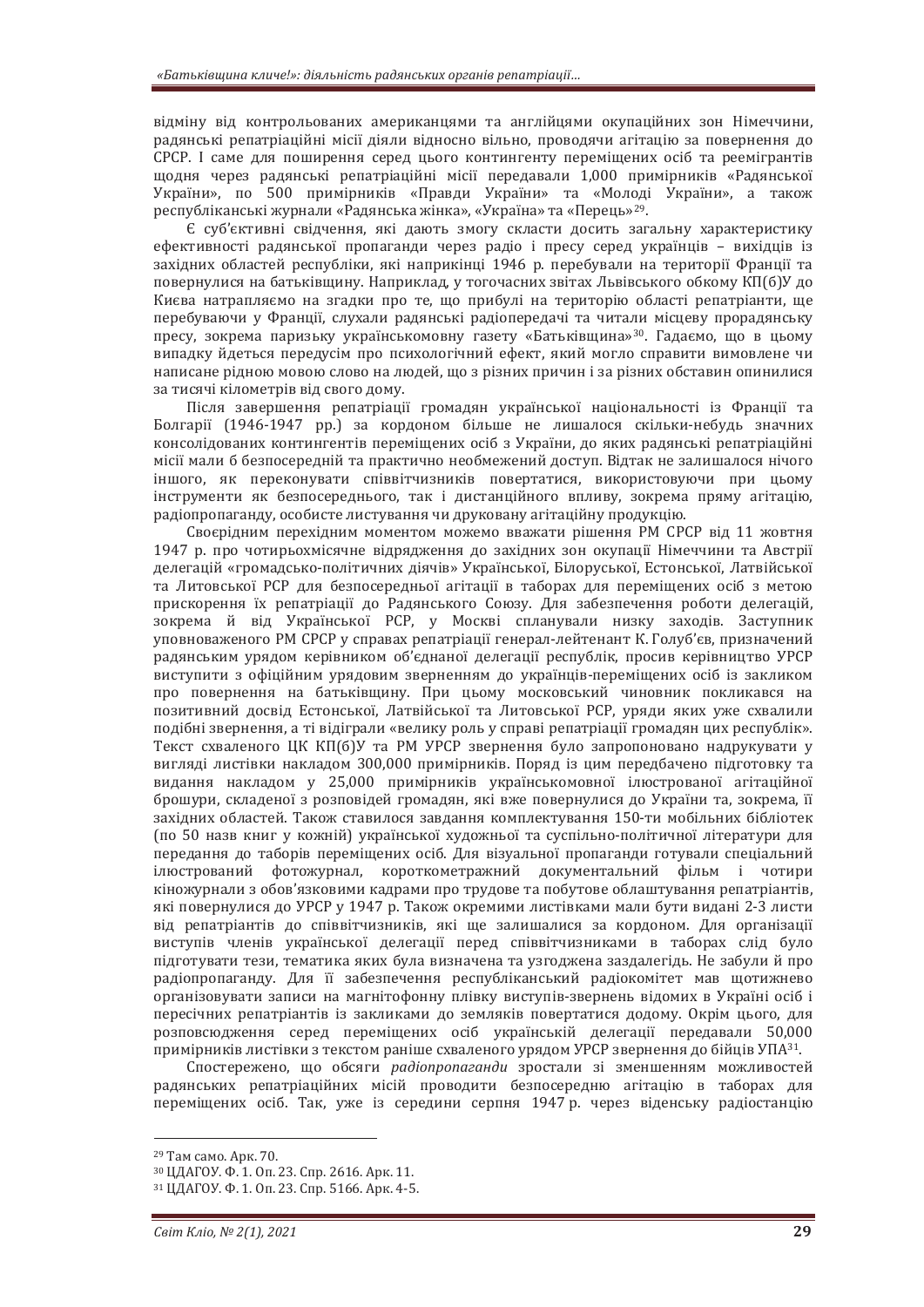щовівторка і щоп'ятниці в ефір почали транслювати радіопередачі, адресною категорією для яких стали українці, литовці, естонці, латиші та білоруси, що продовжували мешкати в таборах для переміщених осіб у Західній Німеччині та Австрії<sup>32</sup>. Зрозуміло, що без спеціальної підготовки ефірного контенту тут не обійшлося. Влада не могла допустити жодних «сюрпризів» від дикторів чи учасників таких радіопередач. Саме тому виступи «промовців» ретельно готували та цензурували. 14 жовтня 1947 р. начальник політичнолросвітницького відділу Управління уповноваженого РМ СРСР з репатріації полковник Г. Логунов просить М. Зозуленка організувати щотижнево записи на магнітофонну плівку виступів репатрійованих українців, особливо тих, хто повернувся додому нещодавно. Звукозаписи з лоланими ло них текстами виступів українською і російською мовами висилали до Москви, а вже звідти після цензурування передавали на радіостанції Берліну та Вілня. На плівку мали записувати й виступи репатріантів лля раліоперелач. що транслювалися в ефір безпосередньо з Києва. Поряд із пропагандистськими матеріалами в ефір планувалося транслювати записи популярних українських пісень і фрагменти  $MV3$ <sup> $33$ </sup>.

Генерал-лейтенант К. Голуб'єв у листі від 28 листопада 1947 р. просив секретаря ЦК КП(б)У Л. Мельникова організувати на республіканській радіостудії регулярні записи виступів репатріантів, відомих політичних і громадських діячів УРСР із закликом до переміщених осіб-українців повертатися на батьківщину<sup>34</sup>. В іншому своєму листі на ім'я М. Хрущова, датованому 2 квітня 1948 р., московський чиновник знову наголосив на здійсненні щотижневих записів спеціальних радіопередач для переміщених осіб-українців з метою їх подальшої трансляції в ефірах Берлінської та Віденської радіостанцій. Поряд із цим К. Голуб'єв продовжував наполягати на необхідності двічі на тиждень проводити радіопередачі для закордонних українців із Києва<sup>з5</sup>. Ще в одному листі, від 22 квітня 1948 р., начальник політично-просвітницького відділу Управління уповноваженого РМ СРСР з репатріації полковник Г. Логунов просив М. Зозуленка передати до Берліна дві патефонні платівки із записом Державного Гімну Української РСР для його трансляції в ефірі<sup>36</sup>. Кандидатів на роль «промовців» для виступів по радіо ретельно підбирали із грамотних репатріантів, здатних добре читати текст «свого» виступу українською мовою<sup>37</sup>.

Незважаючи на всі зусилля, ситуація із трансляцією радіопередач для переміщених осіб українською мовою, особливо з радіостанцій на території Східної Німеччини та Австрії, була не налто оптимістичною. Наприклал, у квітні 1949 р. берлінська раліостанція «Волга» злійснила 34 ефіри лля пієї пільової аулиторії, з яких українською мовою – лише 4. Решта передач звучали латиською (9), естонською (9), литовською (8) та російською (4) мовами. Щодо змісту інформаційного контенту, то українська аудиторія слухала відповіді Й. Сталіна на інтерв'ю американському журналісту, текст постанови ЦК ВКП(б) та РМ СРСР про зниження цін, повідомлення ТАРС про невиконання англійцями, американцями та французами угод із репатріації радянських громадян, а також огляди українських радянських газет, виступи репатрійованих, листи з України та оголошення про розшук громадян<sup>38</sup>. А можливості слухати ці передачі українці мали. За свідченням С. Корхової, яка на початку 1949 р. мешкала в таборі для переміщених осіб м. Нойштадт, у її таборі були родини українців, які мали радіоприймачі і слухали радіопередачі з Берліна та Києва<sup>з9</sup>. Навесні 1949 р. ЦК КП(б)У спланувало нові заходи щодо організації двічі на тиждень 30хвилинних радіоефірів із Києва на закордонну аудиторію потенційних репатріантів, а також запису чотирьох спеціальних радіопередач українською для берлінської радіостанції «Волга»<sup>40</sup>. Архівні документи відділу у справах репатріації РМ УРСР свідчать, що питання підготовки агітаційних радіовиступів для їх трансляції на аудиторію переміщених осіб української національності розцінювалося як один із головних заходів прискорення  $\overline{1}$ повернення їх на батьківщину навіть у березні 1952 р.<sup>41</sup>

<sup>32</sup> ЦДАВОУ. Ф. Р-2. Оп.7. Спр. 5786. Арк. 33.

<sup>&</sup>lt;sup>33</sup> Там само. Арк. 86.

<sup>34</sup> ЦДАГОУ. Ф. 1. Оп. 23. Спр. 5167. Арк. 4.

<sup>35</sup> Там само. Спр. 5166. Арк. 327.

<sup>36</sup> ЦДАВОУ. Ф. Р-2. Оп. 7. Спр. 7874. Арк. 2.

<sup>&</sup>lt;sup>37</sup> Там само. Спр. 7933. Арк. 65.

<sup>38</sup> ЦДАГОУ. Ф. 1. Оп. 23. Спр. 5727. Арк. 18-19. 39 Там само. Арк. 20.

<sup>40</sup> Там само. Арк. 5-6.

<sup>41</sup> ΠΛΑΒΟΥ, Φ. Ρ-2, Οπ. 8, Спр. 7311, Арк. 24.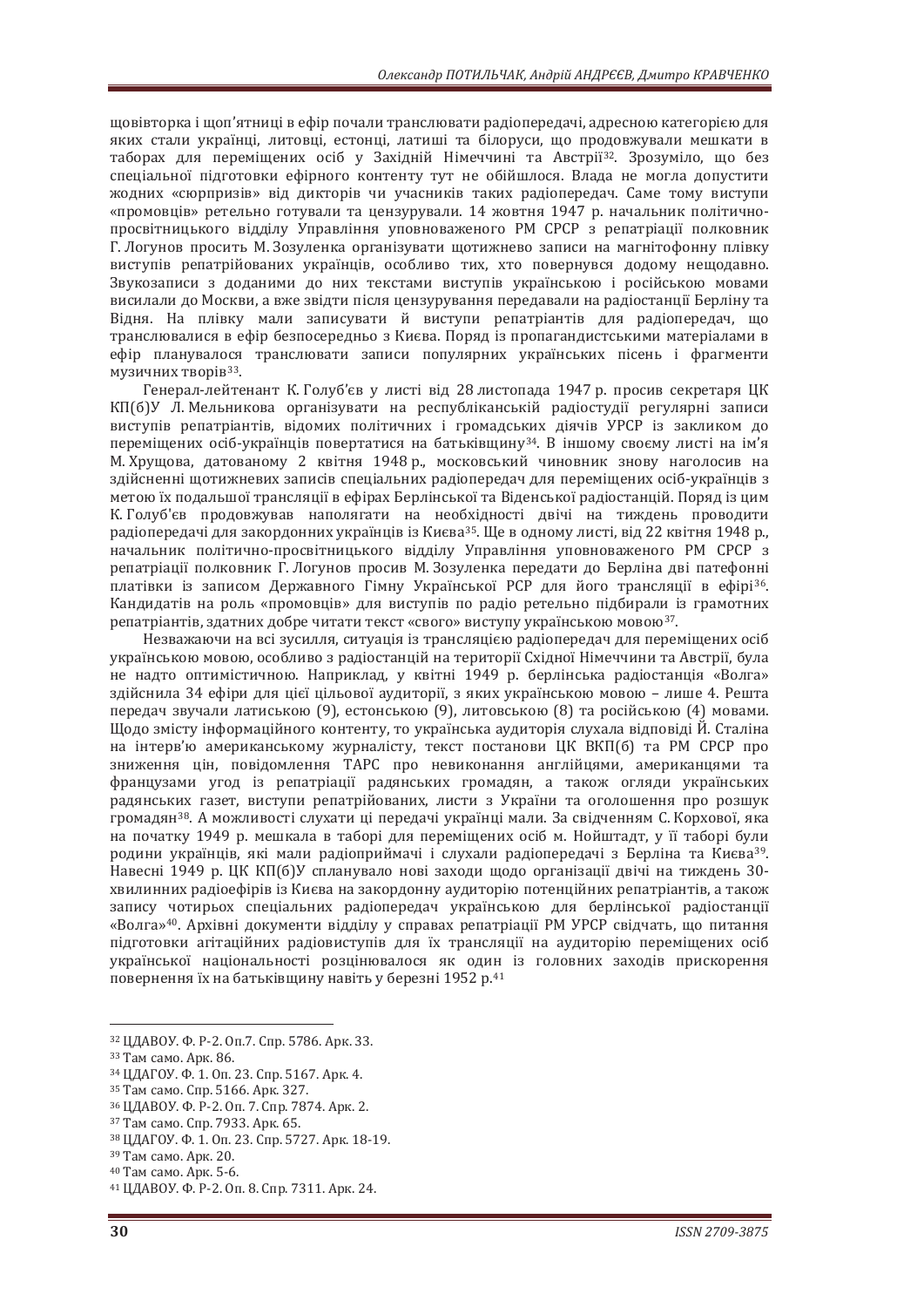Важливе значення в радянській пропаганді та контрпропаганді за добровільне повернення переміщених осіб, яких СРСР вважав своїми громадянами, мали друковані *матеріали*. Наприкінці 1947 р. для масового розповсюдження серед українців у таборах для переміщених осіб за кордоном було започатковано серію українськомовних агітаційних брошур «На рідній Україні». До укладання випусків серії залучали облвиконкоми та обкоми КП(6)У, журналістів, письменників, художників та науковців, а методичні вказівки щодо формування контенту надавав відділ репатріації РМ УРСР. Пояснюючи, які саме матеріали иають увійти до змісту окремих випусків, М. Зозуленко в листі, надісланому головам облвиконкомів 28 жовтня 1947 р., наполягав на «всебічному висвітленні питань трудового й матеріально-побутового облаштування, забезпечення житлом, видання грошової, харчової та іншої допомоги репатріантам, освіті молоді, піклування про інвалідів, літніх людей, багатолітних і самотніх матерів, участь репатріантів у громалській і політичній роботі». Керівник репатріаційного віломства УРСР вважав за необхілне, щоб у матеріалах брошур виділили місце представникам різних гендерних, вікових і професійних груп репатріантів: жінкам і чоловікам, дітям, школярам, молоді та особам старшого віку, шахтарям, промисловим робітникам, працівникам радгоспів і колгоспникам, селянам-одноосібникам (у західних областях УРСР), людям інтелігентної та творчої праці – учителям, лікарям, агрономам, художникам, артистам тощо. Особливо важливим завданням для укладачів подібної продукції став показ фактів «піклування уряду й місцевих органів про репатріантів як рівноправних радянських громадян»<sup>42</sup>.

Підготовка друкованих агітаційних матеріалів для розповсюдження серед переміщених осіб з України зберігала свою актуальність і надалі. Наприклад, плануючи у квітні 1949 р. заходи в межах проєкту постанови «Про посилення політичної роботи за повернення радянських громадян української національності, які знаходяться за кордоном на становищі лереміщених осіб», відділ пропаганди та агітації ЦК КП(б)У знову передбачав видання накладами 10,000-20,000 примірників спеціальних агітаційних брошур, ілюстрованих фотожурналів, листівок і художніх поштових карток із текстами, що закликали б українців повертатися на батьківщину. Газету «Радянський селянин» мали доповнити спеціальною змінною сторінкою, де б розповідалося про життя репатрійованих в УРСР, а наклад видання збільшити до 3,300 примірників. Своє завдання отримав і Союз письменників УРСР. Його члени мали «організувати створення» літературних творів «про життя радянських громадян у німецькому рабстві, звільнення їх, репатріацію, трудове та господарсько-побутове облаштування на батьківшині»<sup>43</sup>.

Робота з підготовки та розповсюдження за кордоном друкованої агітаційної продукції для переміщених осіб продовжувалася в УРСР до моменту ліквідації республіканських органів репатріації. Постановою ЦК КП(б)У №104 від 22 березня 1952 р. передбачалося видання ілюстрованого журналу, збірника патріотичних нарисів, віршів і пісень, а також листівок-відозв, адресованих українцям за кордоном. На ці потреби з республіканського бюджету асигнувалося 192,000 рублів<sup>44</sup>. Коли наклад агітаційно-пропагандистського збірника «В сім'ї братніх народів» уже завершували друкувати, стало відомо про розформування вертикалі органів репатріації в УРСР. Відтак контроль за завершенням друку збірника ЦК КП(б)У передоручив Міністерству закордонних справ УРСР. Прикметним  $\epsilon$  те, що 8,000 примірників цього пропагандистського видання відправили до Москви на адресу консульського управління МЗС СРСР, а 2,000 примірників передали Українському товариству культурних зв'язків із закордоном для поширення серед співвітчизників поза межами України<sup>45</sup>.

Ще одним активним інструментом агітації за повернення переміщених осіб, поширеним у практиці радянських органів репатріації Української РСР у 1947-1953 рр., було колективне та особисте листування. Важливість цього завдання виходила з особливої довіри, що її виявляли ізольовані в чужій країні люди до слів своїх рідних і близьких, а надто тих, хто сам нещодавно повернувся до України з таборів DP у Західній Європі. Зважаючи на це, такі листи органи репатріації готували централізовано та після перевірки їх змісту так само централізовано надсилали до Києва. Далі це листування прямувало до Москви, звідки через радянські репатріаційні місії передавали в пункти поштової цензури західних зон окупації, а звідти – адресатам до таборів. 2 вересня 1947 р., інструктуючи керівників відділів

<sup>42</sup> Там само. Оп. 7. Спр. 5849. Арк. 127.

<sup>43</sup> ЦДАГОУ. Ф. 1. Оп. 23. Спр. 5727. Арк. 4-6.

<sup>44</sup> ΠΛΑΒΟΥ, Φ. Ρ-2, Οπ. 8, Спр. 7375, Арк. 14,

<sup>45</sup> Там само. Спр. 9688. Арк. 130.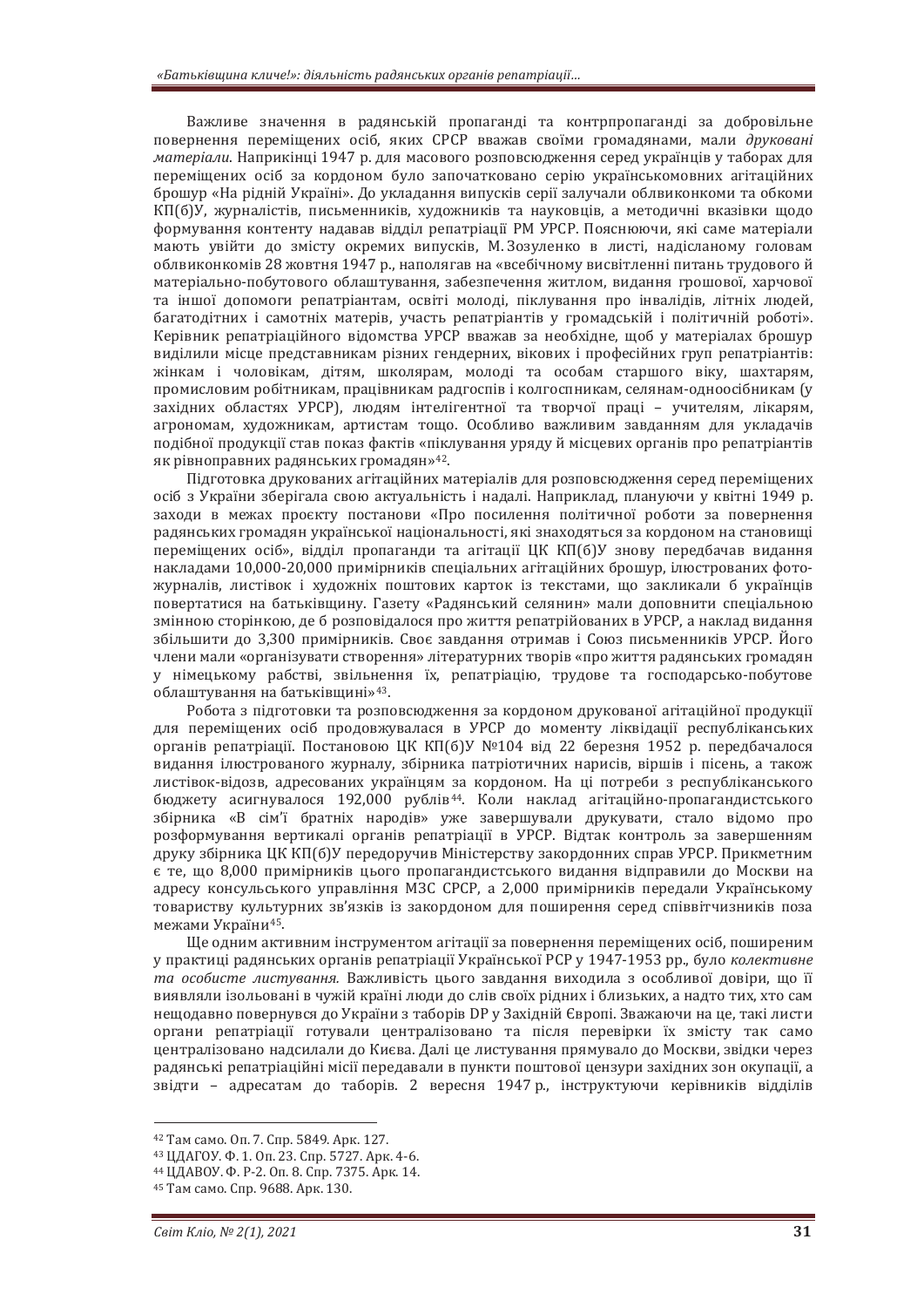репатріації облвиконкомів, М. Зозуленко наголошував, що листи репатрійованих громадян своїм знайомим і родичам із закликами про повернення на батьківшину слід було надсилати до Києва у відкритих конвертах із відповідною адресою та погашеними штемпелем місцевої поштової контори марками<sup>46</sup>. Віншій інструкції (від 24 березня 1948 р.) М. Зозуленко роз'яснював форму та зміст листів, адресованих переміщеним особам у західні зони окупації. Усі дописи треба було писати чорнилом, угорі листа обов'язково зазначаючи адресу, прізвище, ім'я та по батькові особи, якій він надсилається, а наприкінці листа - адресу, прізвище, ім'я та по батькові відправника. Надсилалися листи в незаклеєних конвертах із зазначенням адреси отримувача іноземною та рідною мовою, а адреса відправника - тільки рідною мовою. «Треба стежити. – зауважував М. Зозуленко. – шоб при відправці листів до нас (Відділу репатріації РМ УРСР - Авт.) вони не були забруднені, проколоті та взагалі не зіпсовані. Бажано, шоб ло листів була приклалена особиста фотокартка вілправника або груповий знімок із родиною»<sup>47</sup>. До керівництва процесом організації листування з переміщеними особами активно долучалася й вертикаль партійних органів, продукуючи різні «вказівки» щодо цього. Наприклад, у документі, розісланому 14 жовтня 1948 р. на адресу партійних секретарів усіх рівнів, заступник керівника Управління пропаганди та агітації ЦК КП(б)У І. Сосновський акцентував увагу на необхідності використовувати для організації надсилання листів «найбільш перевірених осіб із числа репатрійованих», супроводжуючи ці заклики «гарними прикладами» з життя і праці останніх<sup>48</sup>.

Про те, якими саме були результати цієї роботи, частково свідчить статистика відділу репатріації Радянської Військової Адміністрації (РВА) у Німеччині. Зокрема, у квітні 1949 р. із території Української РСР до західних зон окупації Німеччини було надіслано 244 листи. Із них до американської зони – 79, до англійської – 93, а до французької зони окупації – 72 листи. Шікаво, що дописи українцям склали понад 42% кореспонденції, яка того місяця надійшла з території СРСР на адреси переміщених осіб у таборах західних зон окупації. Для порівняння: із Литовської РСР надійшло 56 листів, із Латвії - 48, з Естонської РСР - 97, із Білорусі – 30, а з РРФСР – 35 листів. Натомість відповідали переміщені особи значно рідше. Утому ж таки квітні 1949 р. із англійської зони окупації Німеччини до УРСР було відправлено 30, а з французької – 36 листів, а статистика листів з американської зони окупації в цьому документі зовсім відсутня 49.

Загалом практика написання листів переміщеним особам із закликом до них повертатися в Україну демонструвала нестабільність як у кількісному, так і в якісному компонентах упродовж усього репатріаційного періоду. Місцевій владі не завжди вдавалося схиляти громадян в Україні писати своїм родичам, близьким, друзям чи колегам, які залишалися за кордоном, листи із закликами про повернення. Особливо це стосувалося нещодавно репатрійованих осіб. Люди, які вже встигли на власному досвіді відчути всі «переваги» життя в повоєнному СРСР, робили це не надто охоче. Частими були випадки, коли дописувачі замість переконувати адресатів повертатися до України скаржилися на погане життя, просили тих не поспішати зі своїм рішенням, почекати з поверненням або взагалі категорично не радили цього робити. Майже завжди лейтмотивом цієї епістолярної icторії залишалося бажання кращого майбутнього своїм рідним і близьким.

Частину листів відслідковувала та вилучала радянська цензура. Ці матеріали, опрацьовані у вигляді аналітичної довідки, датованої початком вересня 1948 р., мали характерний зміст дописів, фрагменти з яких варто навести. Наприклад, громадянка Рогова із Запоріжжя писала своїй сестрі Катерині в англійську зону окупації Німеччини про те, що вона дуже бідує та просила її вислати «хоча б 10 рублів». Не надто сприяло позитивному рішенню про повернення додому й повідомлення В. Польового (с. Бубнівка Сатанівського рну Кам'янець-Подільської обл.) своїй сестрі, яка також перебувала в англійській зоні окупації Німеччини, про те, що їхню матір «за невідпрацьований мінімум трудоднів забрали до міліції». Про арешти за невироблені трудодні писала АВевритюк із подільського села Хоминці в листі до Л. Шостицької, яка перебувала в американській зоні окупації Німеччини. О. Гудзь із Городищенського району Київщини в листі до рідної сестри Олександри не ралила тій повертатися на батьківшину та скаржилася на своє погане життя. Не повертатися до СРСР радили своїм адресатам відправники ще в кількох листах<sup>50</sup>.

<sup>46</sup> Там само. Оп. 7. Спр. 5749. Арк. 73.

<sup>47</sup> Там само. Спр. 7932. Арк. 110-111.

<sup>48</sup> ЦДАГОУ. Ф. 1. Оп. 23. Спр. 5462. Арк. 97-98.

<sup>&</sup>lt;sup>49</sup> ЦДАГОУ. Ф. 1. Оп. 23. Спр. 5727. Арк. 15-16.<br><sup>50</sup> Там само. Спр. 5462. Арк. 93-95.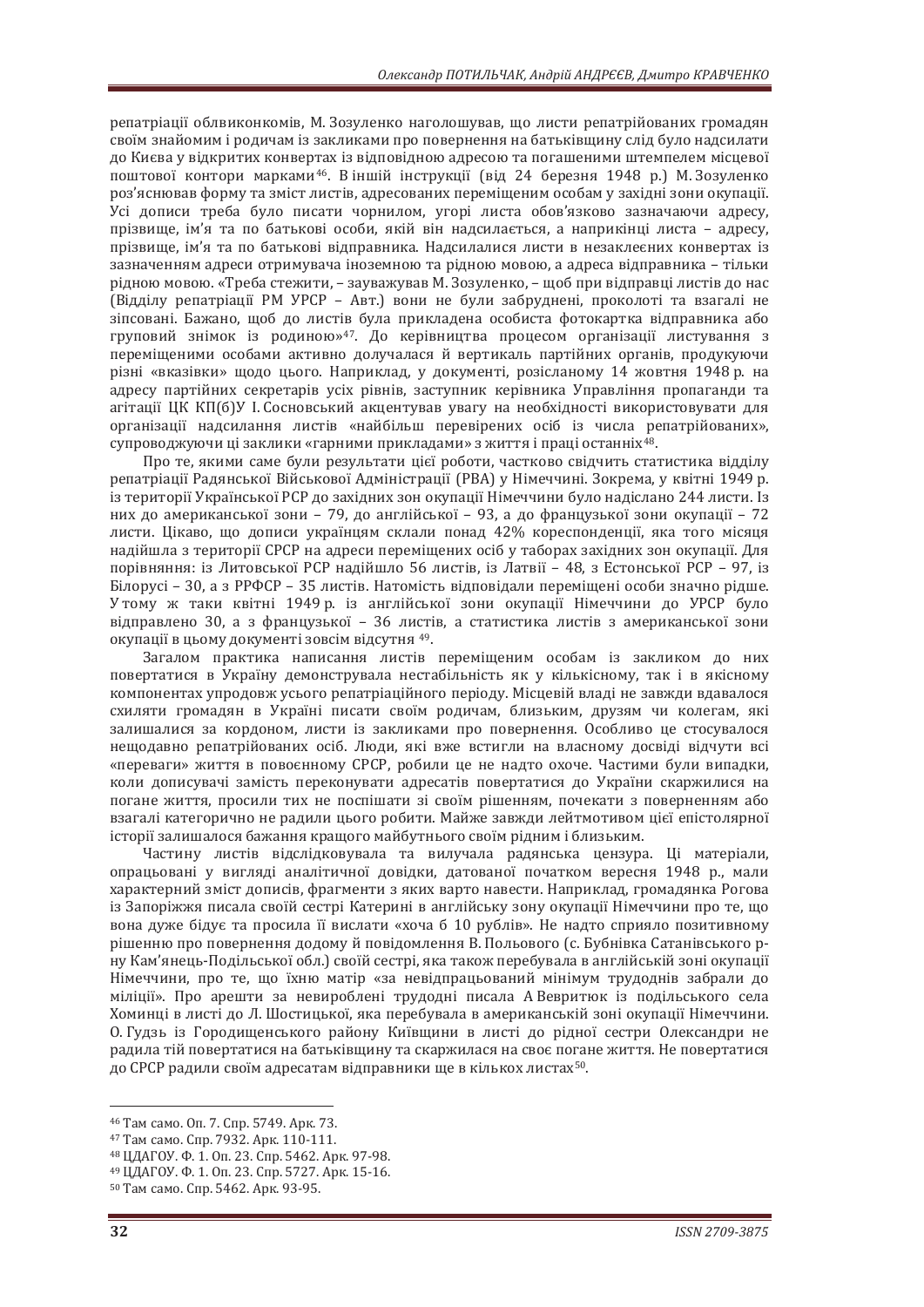Зі змісту деяких дописів стає зрозумілішою застосована місцевою владою методика організації контрольованого листування з перемішеними особами в західних зонах окупації. Наприклад, лікар В. Россовська із села Званівка Сталінської області в одному з листів до своєї сестри Н. Жилінської повідомляла про виклик до райвиконкому, де вона одразу ж написала листа. У наступних листах сестрі Н. Россовська заспокоювала її, аби та не ображалася на цей допис і влаштовувала своє життя так, як забажає сама, зокрема сама вирішувала повертатися їй на батьківщину чи ні<sup>51</sup>. Траплялося, що на місцях на осіб, які листувалися зі своїми рідними і близькими за кордоном, чинився тиск, цих людей відверто залякували. Складається враження, що в такий спосіб місцева влада намагалася мінімізувати неконтрольоване листування з переміщеними особами за кордоном. Зокрема, Ф. Лящук із села Бридки Старовижівського району Волинської області в листах своїм родичам полружжю Гусар, які перебували в американській зоні окупації Німеччини, просила більше не писати додому, оскільки «[...] за ці листи вже дісталося, й хоча цього разу минуло, проте бачимо, що за ці листи і вам дістанеться і нам [...]»<sup>52</sup>.

Брак листів пропагандистського змісту, особливо від осіб, раніше репатрійованих до УРСР, відчувався постійно. Не допомагали й постійні «нагадування», «прохання» та прямі вимоги чиновників із Москви та Києва щодо «активізації» цього напрямку роботи. Дійшло до того, що офіцери радянських репатріаційних місій, маючи під рукою базу даних переміщених осіб, які перебували в таборах західних зон окупації Німеччини, писали листи особисто. І зрідка навіть отримували відповіді. Наприклад, з інформації начальника відділу репатріації та розшуку громадян об'єднаних націй Радянської військової адміністрації в Німеччині генерала-майора Юркіна, датованої 25 червня 1949 р., дізнаємося, що офіцерами якоїсь «групи товариша Важеніна» написано та відправлено конкретним людям 226 листів (із них 205 дописів надіслано переміщеним особам до американської зони окупації Німеччини через французьку зону). Найбільше вражає гранично низька ефективність подібних зусиль: листи-відповіді із запевненнями про бажання повернутися до СРСР було отримано лише від ...чотирьох адресатів<sup>53</sup>.

Певне місце в агітаційній роботі серед переміщених осіб української національності посідала кінопропаганда. Проте наприкінці 1940-х рр. можливості радянських репатріаційних місій у застосуванні цього інструменту впливу на людей у різних окупаційних зонах були не однаковими. Найдоступнішими для перегляду радянські документальні та художні кінострічки були в таборах DP на території французької зони окупації Німеччини. Наприклал. у квітні 1949 р. радянська репатріаційна місія організувала там 11 кіносеансів, які відвідало 4,680 осіб. Серед документальних і художніх стрічок, які демонструвалися, були й українськомовні фільми «Наталка-Полтавка», «Запорожець за Дунаєм», «Батьківщина кличе», На рідній землі». В англійській зоні окупації було проведено 10 кіносеансів, які відвідали 530 осіб. Тут також демонстрували фільми українською мовою, зокрема документальну стрічку «На рідній Україні». Характерною особливістю подібних кіносеансів були обов'язкові виступи перед глядачами офіцерів репатріаційних місій. У їхніх «вступних словах» чи «післямовах» ішлося здебільшого про практичні питання репатріації<sup>54</sup>.

Виникає питання, наскільки заходи з агітації за повернення переміщених осіб-українців до СРСР були ефективними? На нашу думку, стрижневим мірилом їх дієвості є реальна чисельність репатріантів. Факти свідчать, що фінансові та матеріальні ресурси, витрачені на забезпечення заходів із повернення цих осіб у 1948-1953 рр., є непорівнянними з реальною кількістю тих, хто повернувся. У цьому випадку статистика досить промовиста. Наприклад, на «політичну роботу» серед етнічних українців і вихідців з України в таборах західних зон окупації Німеччини в другому та третьому кварталах (квітень-вересень) 1949 р. із республіканського бюджету витратили 1,021,800 рублів<sup>55</sup>. При цьому, у липні, серпні та жовтні того року до УРСР прибуло всього 337 репатріантів. Із них із непідконтрольної СРСР території Західної Європи повернулося лише... 16 осіб<sup>56</sup>. За відомостями відділу репатріації РМ УРСР, протягом січня-листопада 1950 р. до України повернулося 1383 репатріанти. Проте в цій статистиці відсутня деталізація кількості людей, які прибули із західних зон окупації

<sup>51</sup> Там само. Арк. 93-94.

<sup>52</sup> Там само. Арк. 96.

<sup>53</sup> ЦДАГОУ. Ф. 1. Оп. 23. Спр. 5727. Арк. 16.

<sup>54</sup> Там само. Арк. 20-21.<br><sup>55</sup> Там само. Арк. 3.

<sup>&</sup>lt;sup>56</sup> ΠΛΑΒΟΥ, Φ. Ρ-2, Οπ. 7, Спр. 9971, Αрк. 102, 171; Спр. 9972, Арк. 138.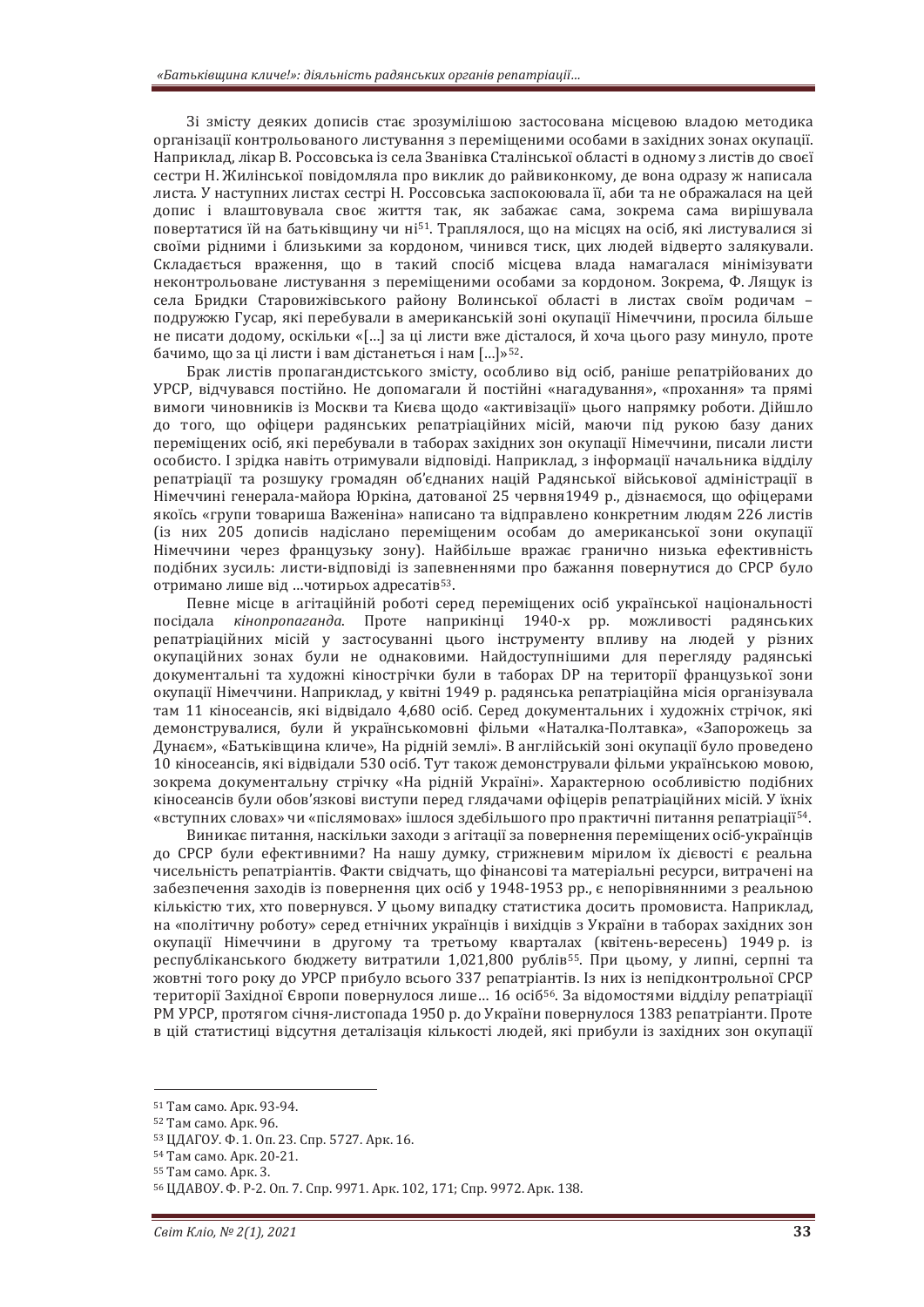Німеччини<sup>57</sup>. З іншого боку, статистика засвідчує поступове зменшення чисельності репатріантів. Скажімо, якщо 1950 р. до Львівської області повернулося 90 громадян, то в наступному – 66, а 1952-го – тільки 46 осіб<sup>58</sup>.

Висновки. Після Другої світової війни українці та вихідці з України становили найчисленніший національний контингент переміщених осіб - радянських громадян, які перебували в таборах, контрольованих США, Великобританією та Францією окупаційних зон Німеччини та Австрії, та згідно з ялтинськими домовленостями підлягали репатріації до CPCP.

Попри багатонаціональність громади таборів переміщених осіб, українцям і вихідцям з України разом із громалянами анексованих країн Балтії в ралянській репатріаційній стратегії відводилося дуже важливе місце. І не лише через чисельність їх. Масове неповернення українців загрожувало СРСР втратою нешолавно набутого імілжу «визволителя Європи від нацизму», формуванням на заході чергової хвилі політично активної антирадянської еміграції та стратегічно наближало поразку в «холодній війні». Очевидно, що неповернення частини громадян, активна фаза національно-визвольної боротьби, що тривала в Україні, сприймалися в Кремлі та Києві як вагомі чинники внутрішньої та міжнародної дестабілізації режиму.

Погіршення стосунків між СРСР і його західними союзниками та початок «холодної війни» безпосередньо вплинули на зміну характеру репатріації. Обов'язкове (фактично примусове) передання радянській стороні всіх без винятку громадян – вихідців із СРСР після 1946 р. змінило принцип добровільної репатріації. Це супроводжувалося ускладненням лоступу радянських репатріаційних місій до місць утримання перемішених осіб і зміною пріоритетів у методах роботи з ними. Головним завданням органів репатріації ставало забезпечення добровільного рішення переміщених осіб про своє повернення на батьківщину, а обмеженість безпосередніх активних контактів із DP радянська сторона намагалася компенсувати активізацією дистанційних форм впливу. Важливим чинником активізації пропагандистського оброблення переміщених осіб-українців із боку радянських органів репатріації була збільшувана агітація за неповернення, що проводилася в західних зонах окупації Німеччини та інших непідконтрольних СРСР країнах Європи.

Напрямки роботи з контингентом передбачали не лише звичну для попереднього етапу репатріації масову політичну обробку та агітацію переміщених осіб за повернення до СРСР. але й індивідуальний вплив на конкретних людей. Набір методів та інструментів такого впливу перелбачав безпосерелню arirauiю мешканців таборів перемішених осіб, лрук і розповсюлження ралянської преси та агітаційної літератури (зокрема й українськомовної). демонстрацію художніх і документальних кінофільмів радянського виробництва, регулярну радіопропаганду українською мовою, а також написання індивідуальних і колективних листів особам, які ще залишалися за кордоном. Весь цей пропагандистський контент піддавався жорсткій цензурі.

Практика підготовки та поширення вербального, друкованого, візуального чи епістолярного пропагандистського контенту, орієнтованого на цільову аудиторію переміщених осіб-українців, протягом 1947-1953 рр. демонструвала нестабільність як за кількістю, так і за якістю подібної продукції. Справжньою проблемою для органів репатріації стала організація контрольованого листування з перемішеними особами, які мешкали в західних зонах окупації Німеччини та Австрії. Місцевій владі не завжди вдавалося схиляти людей в Україні, особливо нещодавно репатрійованих осіб, писати своїм рідним, близьким, друзям і колегам за кордон листи із закликами про повернення.

На нашу думку, головним критерієм ефективності пропагандистських заходів, що проводилися радянськими органами репатріації серед переміщених осіб-українців з метою повернення їх до СРСР, є реальна чисельність репатріантів. Аналіз джерел свідчить, що витрачені з цією метою фінансові та матеріальні ресурси є непорівнянними з реальною кількістю поверненців. Незначна чисельність репатріантів-українців, які в 1948-1952 рр. поверталися на батьківшину з територій захілних зон окупації Німеччини та Австрії, може свідчити про несприйняття радянської пропаганди значною частиною тих, хто так і не повернувся до СРСР.

<sup>57</sup> Там само. Оп. 8. Спр. 2189. Арк. 76, 142, 153; Спр. 2190. Арк. 42, 53, 92, 128, 185, 206, 261; Спр. 4654. Anκ 4

<sup>&</sup>lt;sup>58</sup> Там само. Спр. 7324. Арк. 35, 121.